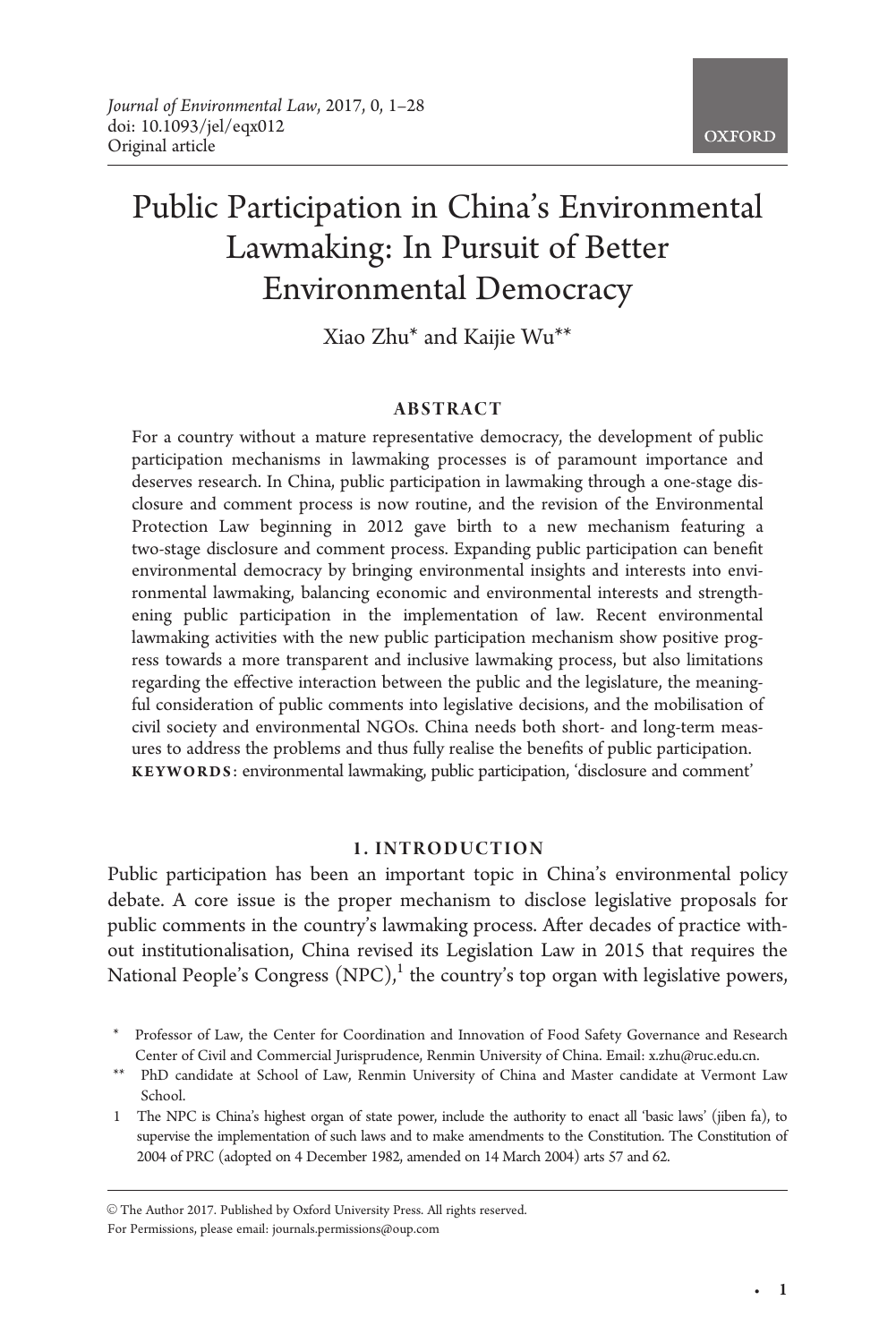to disclose all its legislative bills for public comment during the deliberation stage ('disclosure and comment').<sup>2</sup> A typical practice under this rule has been a one-time disclosure and comment of the legislative bill from the NPC. But the recent Environmental Protection Law (EPL) revision process witnessed an unprecedented move from the NPC with a two-stage disclosure and comments process. The draft bill is disclosed for public comments, deliberated by the lawmakers and then disclosed again for a second round of public comments.<sup>3</sup> This move marks a significant change in China's environmental lawmaking processes, and the new two-stage disclosure and comment process has been followed in the revision of other important environmental laws including the Air Pollution Prevention and Control Law (APPCL) beginning in 2014 and the revision of the Wildlife Animals Protection Law (WAPL) beginning in 2015.

In China, public participation in the legislative process is a relatively new academic topic.<sup>4</sup> Public participation has apparent benefits of balancing policy interest,<sup>5</sup> incorporating public values, $6$  bringing expertise<sup>7</sup> and facilitating compliance and enforcement.8 As a specific mechanism, disclosure of legislative bills for public comments can make the legislative process more transparent: it informs the public of debated matters, improves the interactions between the people and the legislature, and demands incorporation of public opinions into law. In addition, it compensates

- 2 The Legislation Law of 2015 of PRC (adopted on 15 March 2000, effective on 1 July 2000, amended on 15 March 2015) art 37 ('For a bill on the agenda of a session of the Standing Committee, the draft law and an explanation of the drafting and amendment thereof, among others, shall, after the end of the session of the Standing Committee, be released to the public to solicit opinions, unless a decision not to release the same is made at the Chairmen's Meeting. The period during which public opinions are solicited on the same shall not be less than 30 days. Information on the solicitation of opinions shall be released to the public'.)
- 3 The first disclosure was on 31 August 2012; the second on 17 July 2013. On both occasions, the draft amendments were published on the NPC's website <[http://www.npc.gov.cn/npc/xinwen/lfgz/flca/2013-](http://www.npc.gov.cn/npc/xinwen/lfgz/flca/2013-07/17/content_1801189.htm) [07/17/content\\_1801189.htm](http://www.npc.gov.cn/npc/xinwen/lfgz/flca/2013-07/17/content_1801189.htm)> accessed 10 March 2017.
- 4 See Gong Gu, 'Environmental Lawmaking Should Strengthen Public Participation' (2011) 7 Environmental Protection 44; Yang Tianyi and others, 'Public Participation in Environmental Legislation from the Perspective of Ecological Crisis'(2013) 2 Ecological Economy 161; Song Jufang, 'Thoughts of Public Participation in Environmental Lawmaking from the Perspective of Deliberative Democracy'(2014) 5 Journal of Gansu Political Science and Law Institute 127; Yan Bin, 'The Deficiency and Perfection of Public Participation System in the Legislative'(2015) 1 Journal of North China University of Water Resources and Electric Power (Social Science Edition) 84. In comparison, public participation in China's environmental decision-making, mostly notably environmental impact assessment, has been well studied; National Research Council, Public Participation in Environmental Assessment and Decision Making (The National Academies Press 2008) 2. See Yuhong Zhao, 'Public Participation in China's EIA Regime: Rhetoric or Reality?' (2010) 22 Journal of Environmental Law 89; Marc Mihaly, 'Citizen Participation in the Making of Environmental Decisions: Evolving Obstacles and Potential Solutions Through Partnership With Experts and Agents' (2009) 27 Pace Enviornmental Law Review 151.
- 5 Zhu Jingwen, 'Some Issues Regarding Public Participation in Legislation' (2000) 1 Zhejiang Social Sciences 73; Xu Zhangrun,'From Policy Game to Lawmaking Game: Research on the Legislative Democratization Process in Contemporary China' (2008) 3 Politics and Law 2.
- 6 Thomas Beierle and Jerry Cayford, Democracy in Practice: Public Participation in Environmental Decisions (Resource for the Future 2002) 6.

8 National Research Council (n 4) 44. Tianyi and others (n 4) 162.

<sup>7</sup> Gu (n 4) 44.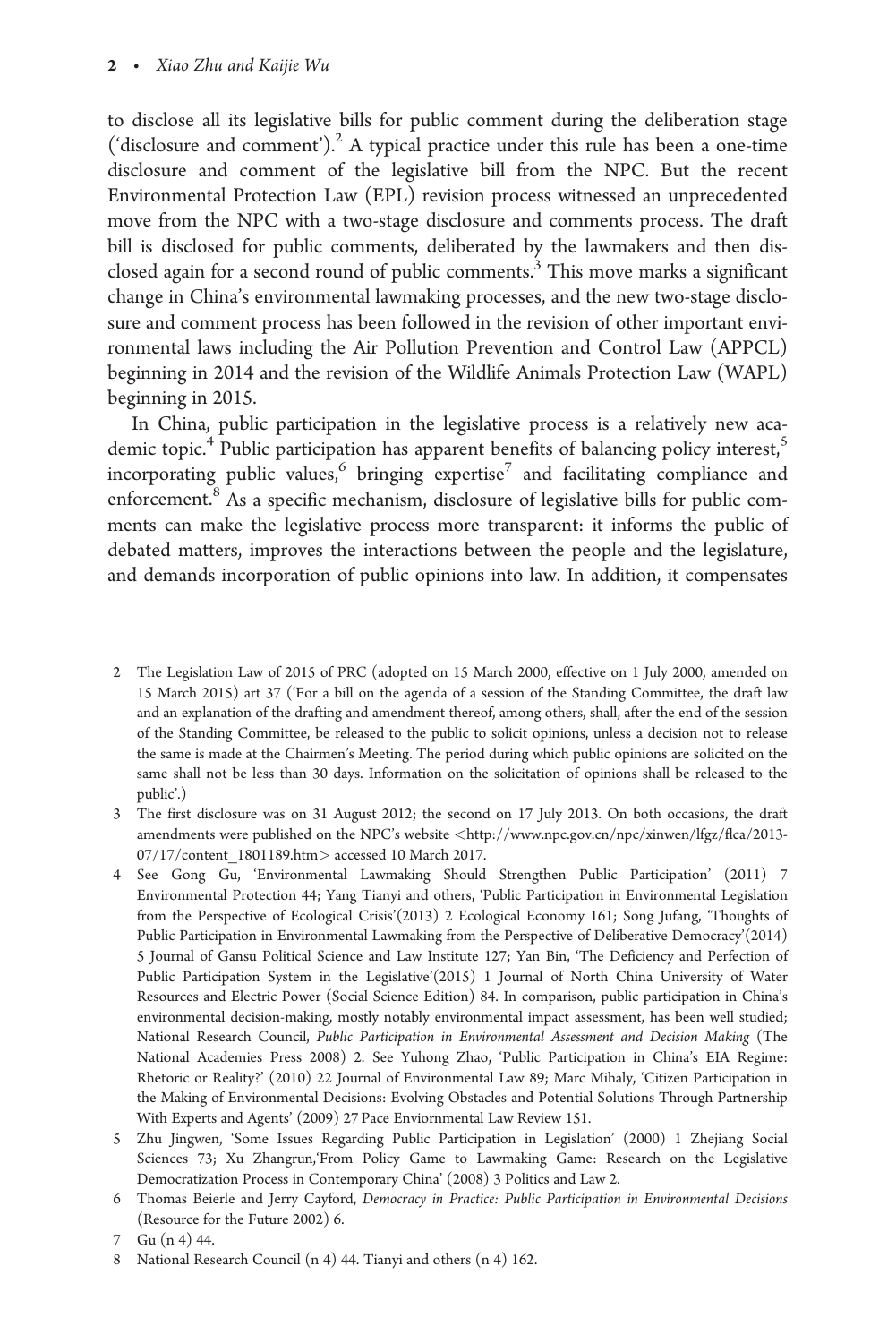for the deficiencies in public debates over social issues due to a less-developed representative democracy and civil society.<sup>9</sup>

This article argues that the new two-stage disclosure and comment process has contributed to improving public participation in Chinese lawmaking processes despite its defects and other limitations and provides suggestions for the further improvement of public participation in lawmaking in China. Section 2 introduces the development of public participation mechanisms into environmental lawmaking by focusing on the disclosure and comment process. Section 3 explains the benefits of public participation in environmental lawmaking in a country without mature representative democracy. Section 4 evaluates the efficacy of current public participation mechanisms in incorporating public values and knowledge in lawmaking processes, as well as mobilising the civil society and environmental NGOs. Section 5 proposes suggestions to enhance public participation in environmental lawmaking both in the short and long term.

## 2. DEVELOPMENT OF PUBLIC PARTICIPATION MECHANISM IN ENVIRONMENTAL LAWMAKING

China has had a long history of public participation in lawmaking practices since the foundation of the People's Republic in 1949. The earliest example was the enactment of China's first Constitution in 1954. Back then, the draft was disclosed nationwide for public discussion following Chairman Mao's instruction to 'coordinate the cadre and the mass' in legislative work.<sup>10</sup> However, even it was implemented in practice, the principle of public participation in lawmaking, as well as its specific mechanisms, were never institutionalised as part of China's statutory law throughout the 20th century. Fortunately, the principle has enjoyed a new birth and become formalised in the past two decades. Since 2000, the Chinese Communist Party (CCP or Party) has frequently espoused the concepts of 'democratic lawmaking' or 'open-door lawmaking' in several of its important policy announcements, propelling the idea to become a fundamental principle in practice and, eventually, part of the written law.<sup>11</sup>

- 9 The NPC has been widely criticised on the grounds that its delegates are indeed pre-arranged rather than elected; see Cheng Zhuru, 'Delegation and Supervision: Several Issues of Improving People's Congress System' (2005) 6 Academic Monthly 34, 38 (criticising that the proportion of government officials in the delegates is too high because of pre-arrangement instead of election); that it has not performed actively on protecting citizen rights and supervising the government; Cai Dingjian, 'Research on the Reform and Perfection of the NPC System' (2004) 6 Tribune of Political Science and Law (Journal of China University of Political Science and Law) 8, 10; and that its lawmaking process is dominated by powerful ministries of the State Council; Du Wanping, 'Environmental Legislation: Process and Procedure' (2008) 3 Wuhan University Journal (Philosophy & Social Sciences) 320–24, 320; Tianyi and others (n 4) 162.
- 10 Talking about the draft of 1954 Constitution, Chairman Mao pointed that '[t]he drafting adopts the approach of combining leading organs' opinions and the mass's opinions. After considering few leaders' opinions and opinions of more than 8,000 cadres, the draft was open for public comments and discussion nationwide, therefore combining the opinions of the central government and the people all over the country. We adopted this approach in the past and shall continue using this approach in the future, especially for all important legislations'. See Mao Zedong, Selections from Mao Zedong Volume 5 (People Press 1977) 126.
- 11 At the 17th National Congress of the CCP, former Party Secretary Hu Jintao asked for 'scientific and democratic legislation' in his report. Hu also asked for 'expansion of channels for people's orderly participation in the legislative process' in his report at the 18th-National Congress of the CCP. Incumbent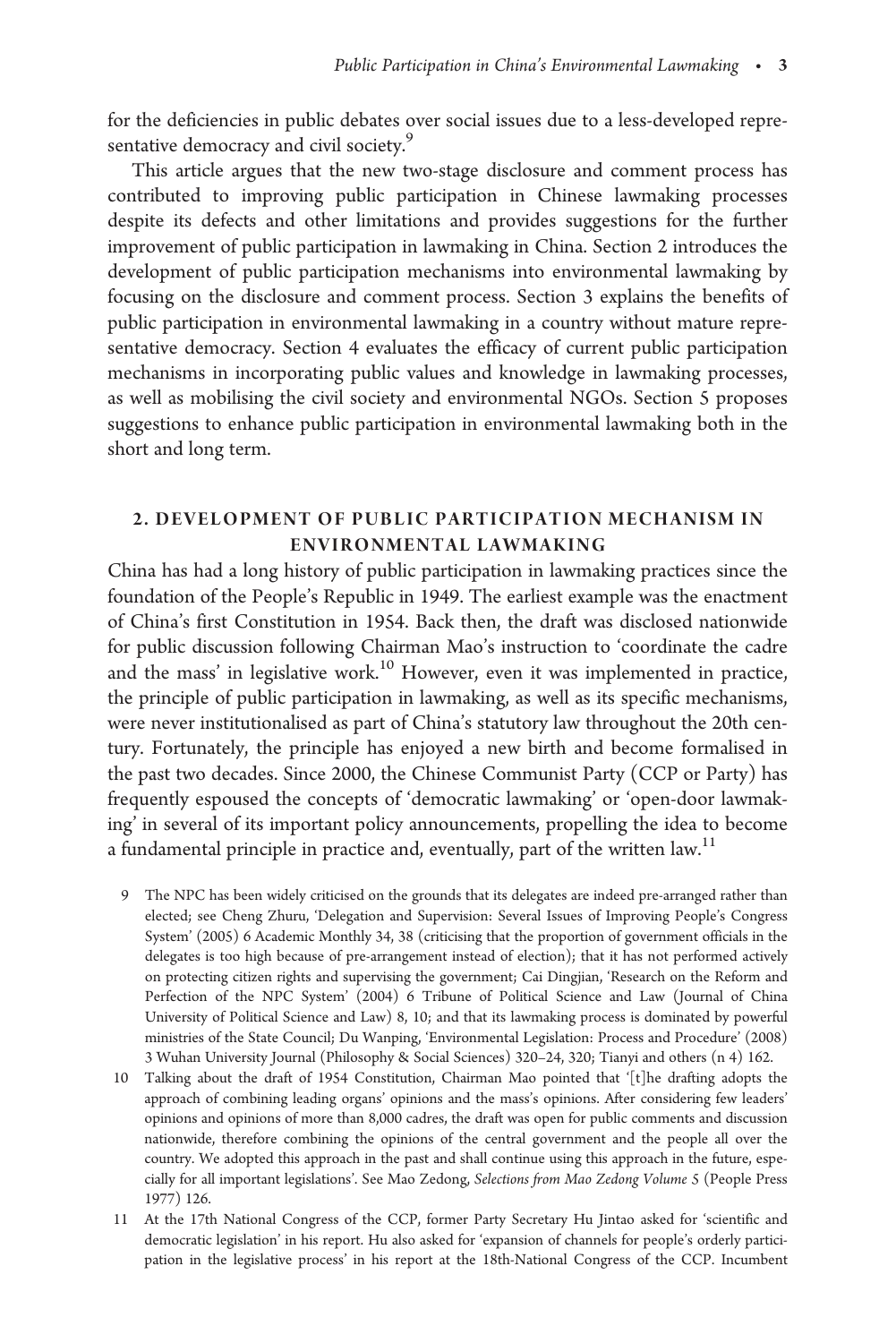4 - Xiao Zhu and Kaijie Wu

## 2.1 A Brief History of the Disclosure and Comment Process

In the past 60 years, the disclosure and comment process has always been a primary approach for public participation in China's lawmaking processes. Public discussion before the enactment of the Constitution in 1954 engaged more than 150 million people who provided comments.12 Back then, the disclosure and comment process was limited to only the laws closely related to all people's interests or with a major impact on the society:<sup>13</sup> from 1954 to 2000, only eight laws had been disclosed for public comments.<sup>14</sup> China has its first Legislation Law in 2000. It stipulated that a legislative bill may be published for soliciting opinions. This first prescribed the legal basis for the disclosure and comment process under 2000 Legislation Law.<sup>15</sup> In 2008, the Council of Chairmen of NPC (NPC-CC) made the requirement mandatory for all lawmaking processes in general.<sup>16</sup> The revised Legislation Law in 2015 confirmed this change.<sup>17</sup> A brief history of the disclosure and comment process divided into three periods is shown in [Table 1](#page-4-0).

# 2.2 Legislation Law: The NPC Lawmaking Process and the Disclosure and Comment Process

As legislative practices, all environmental laws have been enacted by the Standing Committee of the NPC (NPC-SC) instead of the NPC.18 The Legislation Law, which guides China's legislative process on the national level, lays out a four-step process for making and amending laws by the NPC-SC: proposal, deliberation, voting, and promulgation.<sup>19</sup> Under the Legislation Law, bills must be first proposed by a competent state organ or entity. While the Legislation Law authorises several entities to propose bills, $20$  in practice the proponent is usually either the State

Party Secretary Xi Jinping emphasised 'scientific and democratic lawmaking' in his report at the 4th-plenary session of 18th-CCP Central Committee. So far, 'scientific and democratic lawmaking' has officially become a top-down party instruction for legislative work.

- 12 Cui Qingxin, 'Triple-Deliberation System, Disclosing for Comments, Pre-Enactment Evaluation: 60 Years' Evolvement of Legislative Mechanism Shining Democracy and Scientificity' Xinhuanet News (Beijing, 13 September 2014) <[http://news.xinhuanet.com/politics/2014-09/13/c\\_1112468950.htm](http://news.xinhuanet.com/politics/2014-09/13/c_1112468950.htm)> accessed 10 March 2017.
- 13 Zhu Jingwen, 'Public Participation in China's Lawmaking' (AISIXIANG.com, 8 June 2010) <[http://www.](http://www.npc.gov.cn/npc/xinwen/lfgz/flca/2013-07/17/content_1801189.htm) [aisixiang.com/data/34157-2.html](http://www.npc.gov.cn/npc/xinwen/lfgz/flca/2013-07/17/content_1801189.htm)> accessed 10 March 2017.
- 14 ibid.
- 15 The Legislation Law of 2000, art 35.
- 16 See Zhu Lei, 'Open-the-Door Legislation Pushes Forward Democratization of Legislation' Legal Daily (Beijing, 10 September 2014) <http://www.legaldaily.com.cn/zfzz/content/2014-09/10/content [5755337\\_3.htm](http://www.legaldaily.com.cn/zfzz/content/2014-09/10/content_5755337_3.htm)> accessed 10 March 2017.
- 17 The Legislation Law of 2015 (n 2) art 37.
- 18 As by April 2014, all national environmental laws are passed by the NPC-SC, including the EPL. See Mu Zhilin, 'Research on Interests in Environmental Legislation' (PhD Dissertation of Renmin University of China 2014) 91.
- 19 Xiao Zhu, Environmental Law (China Environmental Science Press 2011) 42. Here in this section we cite provisions of the 2015 Legislation Law. The 2015 Legislation Law generally inherits the institutional framework for national lawmaking from the 2000 Legislation Law. Therefore, although our case studies took place before the 2015 revision, the general lawmaking process then applies now.
- 20 Competent proponents include the Chairmen's Meeting, the State Council, the Central Military Commission, the Supreme People's Court (SPC), the Supreme People's Procuratorate (SPP) and specialised committees of the NPC. A group of 10 or more members of the NPC's Standing Committee (NPC-SC) can also propose bills. The Legislation Law of 2015 (n 2) art 26.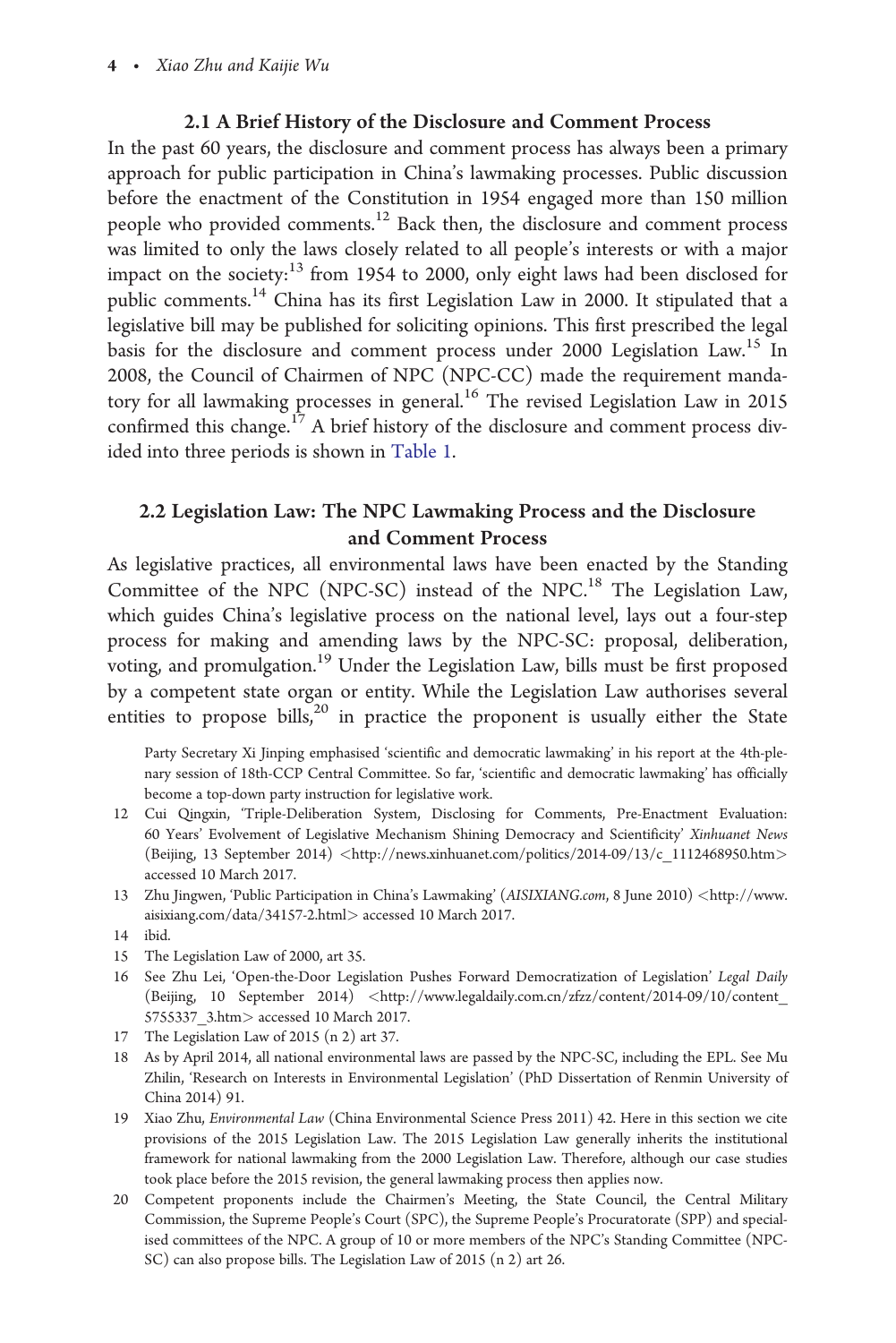|                     | Time period Institutional basis                                                                                                                                                                                                                     | Examples                                                                                                                                                                                                     | Features                                                                                                                                                                                                                             |
|---------------------|-----------------------------------------------------------------------------------------------------------------------------------------------------------------------------------------------------------------------------------------------------|--------------------------------------------------------------------------------------------------------------------------------------------------------------------------------------------------------------|--------------------------------------------------------------------------------------------------------------------------------------------------------------------------------------------------------------------------------------|
|                     | 1954–2000 No institutional basis<br>for 'disclosure and<br>comments'<br>procedure.                                                                                                                                                                  | The 1954 Constitution,<br>the revision of the<br>Constitution (1982)<br>and the Contract<br>Law (1999).                                                                                                      | Few legislative bills<br>except those closely<br>related to peoples'<br>interests and having<br>major impact were dis-<br>closed for public<br>comments.                                                                             |
| $2000 - 08$         | The 2000 Legislation<br>Law stipulated that<br>important legislative<br>bills may be disclosed<br>for comments by<br>decision of the NPC-<br>CC.                                                                                                    | The Property Right<br>Law (2007), the<br>Labor Contract Law<br>$(2007)$ , the<br>Employment<br>Promotion Law<br>$(2007)$ and the revi-<br>sion of the Water<br>Prevention and<br>Control Law (2008).         | More legislative bills<br>were disclosed and the<br>amount of comments<br>also increased. The<br>draft of the Labor<br>Contract Law received<br>more than 200,000<br>pieces of opinions, the<br>highest in history at<br>that point. |
| $2008 -$<br>present | The Council of<br>Chairmen of the 11th<br>NPC decided to dis-<br>close all legislative<br>bills for comments<br>except for the ones<br>inappropriate for<br>release. The<br>Legislation Law<br>revised in March<br>2015 confirmed this<br>decision. | The Patent Law<br>$(2008)$ , the Torts<br>Law (2009), the<br>Social Insurance Law<br>$(2010)$ , the Revision<br>of Personal Income<br>Tax Law (2011) and<br>the Clean Production<br>Promotion Law<br>(2012). | Most drafts were dis-<br>closed. The draft<br>amendment of the<br>Labor Contract Law<br>again received most<br>comments (more than<br>550,000).                                                                                      |

<span id="page-4-0"></span>Table 1. Development of 'Disclosure and Comment' in NPC Lawmaking Processes

Council or a NPC special committee. $21$  At this stage, the proposing authority will hold seminars and forums mainly to collect comments from relevant authorities and experts, but the public are rarely informed and involved.

Public participation occurs at the next stage and is referred to as 'deliberation'. After a bill is proposed, the Standing Committee of the NPC (NPC-SC) will act on

<sup>21</sup> NPC special committees' main lawmaking-related responsibilities include proposing legislative bills themselves and providing formal comments on the bills proposed by the State Council and other entities within the special committees' scopes of functions. The Organic Law of the NPC of 1982 (adopted on 10 December 1982, effective on 10 December 1982) art 37.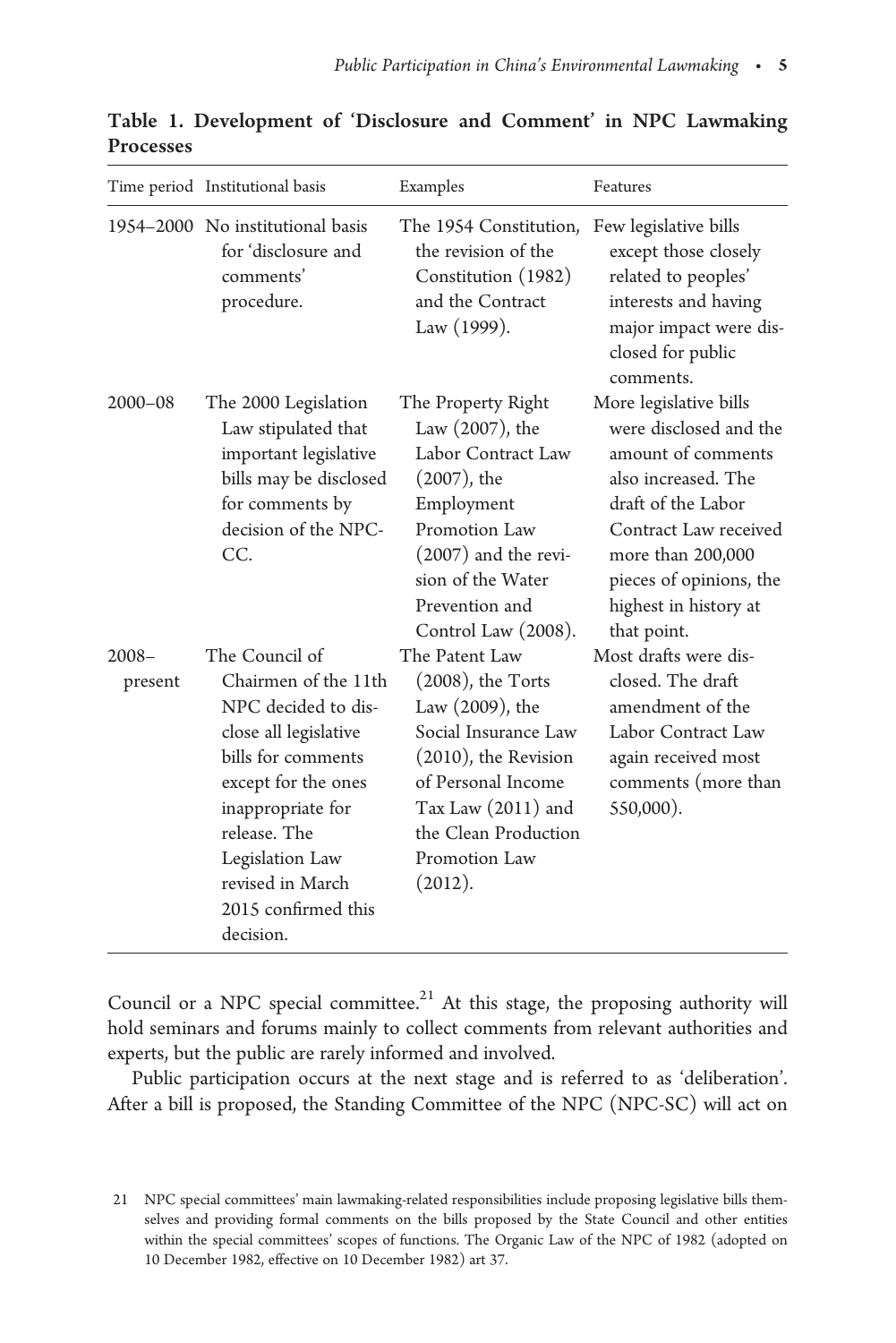it.<sup>22</sup> The NPC-CC first places a bill on the meeting agenda of the NPC-SC.<sup>23</sup> The Legislation Law then requires that the legislative bill on the agenda generally must be 'deliberated' three times before voting.<sup>24</sup> During the deliberation, delegates voice their opinions, which the Law Committee of NPC (NPC-LC) will subsequently consider and reflect upon in the bill-revising process. After the bill is adequately revised, deliberation ends and is followed by a vote at a plenary meeting at the NPC-SC, where the bill needs simple majority support for adoption.<sup>25</sup> Then the law will be promulgated by the President.<sup>26</sup>

The disclosure and comment process, as a primary mechanism for public participation, $^{27}$ is part of the deliberation process. After the deliberation of a bill draft, the NPC-SC will post the draft on the NPC website of the NPC with a brief explanatory statement to allow public comments for 30 days.<sup>28</sup> In this way, everyone with Internet access can read the whole draft and submit his comments. While the Legislation Law does not specify how the solicited public comments shall be considered during the NPC-LC revision, normally the NPC-LC will sort out the comments and list representative opinions in its report on the next draft to the NPC-SC.<sup>29</sup> Compared to other approaches such as seminars, forums and hearings under the Legislation  $Law<sub>30</sub>$ <sup>30</sup> which could only engage limited and selective groups of participants,31 the disclosure and comment process allows broader public participation and also serves as basis for more focused communication in legislative hearings.<sup>32</sup>

#### 2.3 The Two-Stage Disclosure and Comment Process

As the language in the Legislation Law only ambiguously requires 'legislative drafts', rather than 'every draft', to be disclosed, $33$  whether to use the disclosure and

- 22 The NPC-SC is authorised to interpret the Constitution, pass laws other than basic laws, interpret laws and supervise the work of the other principal organs of government including the State Council, the Central Military Commission, the Supreme People's Procuratorate and the Supreme People's Court. The Constitution of 2004 (n 1) art 67.
- 23 The Legislation Law of 2015 (n 2) art 25.
- 24 ibid, art 29. However, it may be put to a vote after only one or two deliberations if general agreement is reached on a bill or the bill to be discussed involves a simple or partial revision of a law. See The Legislation Law of 2015 (n 2) art 30.
- 25 ibid, art 41.
- 26 ibid, art 44.
- 27 Jingwen (n 5) 74.
- 28 The Legislation Law of 2015 (n 2) art 37.
- 29 At the beginning of every deliberation meeting, a report supplementing the draft will be submitted to the NPC-SC with the draft text. During the EPL revision, the report supplementing the first draft amendment (hereafter 'first draft report') was submitted by the EPRCC, explaining the reasons for the proposal. The reports on subsequent drafts were submitted by the NPC-LC, explaining modifications on the previous drafts.
- 30 The Legislation Law of 2015 (n 2) art 36. Legislative hearings have not yet been applied in NPC environmental lawmaking processes. See Wanping (n 9) 323.
- 31 Because laws do not stipulate specific methods to select participants for the seminars, forums and hearings, competent legislative authorities are inclined to only invite representatives from relevant authorities and experts that they are familiar with.
- 32 Zhu Liyu and Yi Youlu, 'Pengzhen's Democratic Legislation Thought and Its Impact on Legislative Practices' (2008) 9 Truth Seeking 62.
- 33 The Legislation Law of 2015 (n 2) art 37.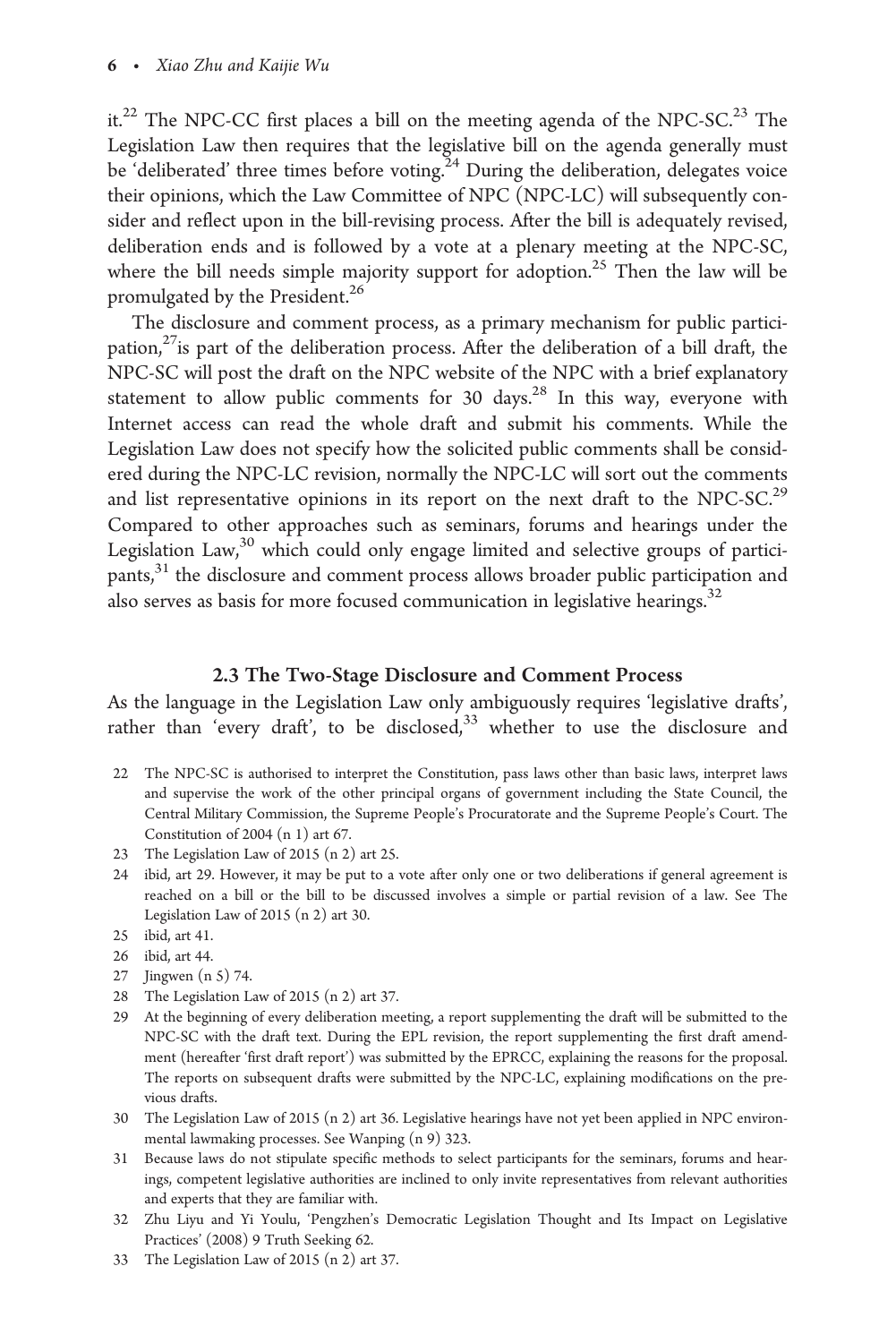comment process once or more is subject to the legislative authorities' discretion. In practice, although the disclosure and comment process had become universal in NPC lawmaking, none of the legislative bills had been disclosed more than once until the EPL revision beginning at 2012. Normally, only the first draft of a legislative bill under deliberation was released to the public.

The practice of a two-stage disclosure and comment process was born in the EPL revision process, during which both the first draft amendment and the second draft amendment were disclosed for public comments.<sup>34</sup> It was not in fact a pre-arranged, purposeful design, but a byproduct of a temporary NPC-LC decision, where the second draft amendment turned out to be substantially distinguished from the first one.<sup>35</sup> In addition to this change, another unique feature of the EPL revision process was that the draft amendments were deliberated on four times instead of the normal three times as stipulated by the Legislation Law.

As the third draft amendment of the EPL was not released, public comments were solicited in another way—in the form of a pre-enactment evaluation seminar.<sup>36</sup> The NPC-LC and the Law Affairs Commission of the NPC-SC (NPC-SC–LAC) $37$ held this seminar to solicit opinions on whether the fourth draft amendment under formulation was mature enough for final deliberation and voting.<sup>38</sup> There was no formal rule on the selection of participants for the seminar, and an NPC-SC–LAC official said that representatives from environmental organisations would not be excluded in this process.<sup>39</sup> For instance, Ma Jun, the director of the environmental NGO Institute of Public & Environmental Affairs (IPE), was invited.<sup>40</sup>

After the EPL revision, this new public participation mechanism was also used in the revision processes of the APPCL and the WAPL, two other major environmental statues in China. During the revision of the APPCL, a first draft was disclosed for

- 34 The text of the first draft amendment is disclosed on the <npc.gov.cn> on 31 August 2012. The text of the second draft amendment is disclosed on the <npc.gov.cn> on 17 July 2013 <[http://www.npc.gov.](http://www.npc.gov.cn/npc/xinwen/lfgz/flca/2013-07/17/content_1801189.htm>) [cn/npc/xinwen/lfgz/flca/2013-07/17/content\\_1801189.htm](http://www.npc.gov.cn/npc/xinwen/lfgz/flca/2013-07/17/content_1801189.htm>)> accessed 10 March 2017.
- 35 More details will be discussed in section 3.1 of this article.
- 36 When the Legislation Law was later revised in 2015, this pre-enactment evaluation seminar was stipulated as an optional procedure. The Legislation Law of 2015 (n 2) art 39 ('For a bill to be placed on the agenda of a session of the NPC-SC for deliberation and adoption, before the NPC-LC produces a report on the deliberation result, the operating divisions of the NPC-SC may assess the feasibility of major rules in the draft law, the timing of the issuance of the law, the social effects of the implementation of the law, and the possible problems, among others. An explanation on the assessment shall be provided by the NPC-LC in the report on the deliberation result.')
- 37 NPC-SC-LAC is a NPC-SC commission in charge of legislative affairs, and shares staff with the NPC-LC.

38 See Zhang Mingqi, Report of Review of the Draft Amendment (Fourth draft report) of the EPL of PRC by the Law Committee of the NPC (Presented on the 8th Session of the Standing Committee of the 12th NPC on 21 April 2014) <http://www.npc.gov.cn/wxzl/gongbao/2014-06/23/content 1879673.htm> accessed 10 March 2017. (hereafter 'Fourth Draft Report of EPL revision')

39 Generally, all kinds of entities are invited to the meeting, just as with disclosure for comment. Particularly the entities, whose interests will be influenced by the future law, will have opportunities of acquiring feedback and communication. Grassroots organisations, interested parties whose comments have not been adopted and departments impacted by the new law would be invited. However, the MEP generally would not be invited because its presence is considered enough. Interview with a NPC-SC-LAC staff (Beijing, 14 February 2016).

40 On 24 February 2016, the first author of this article verified this fact by making a phone call to Miss Wang Jinjin, Deputy-Director of the IPE.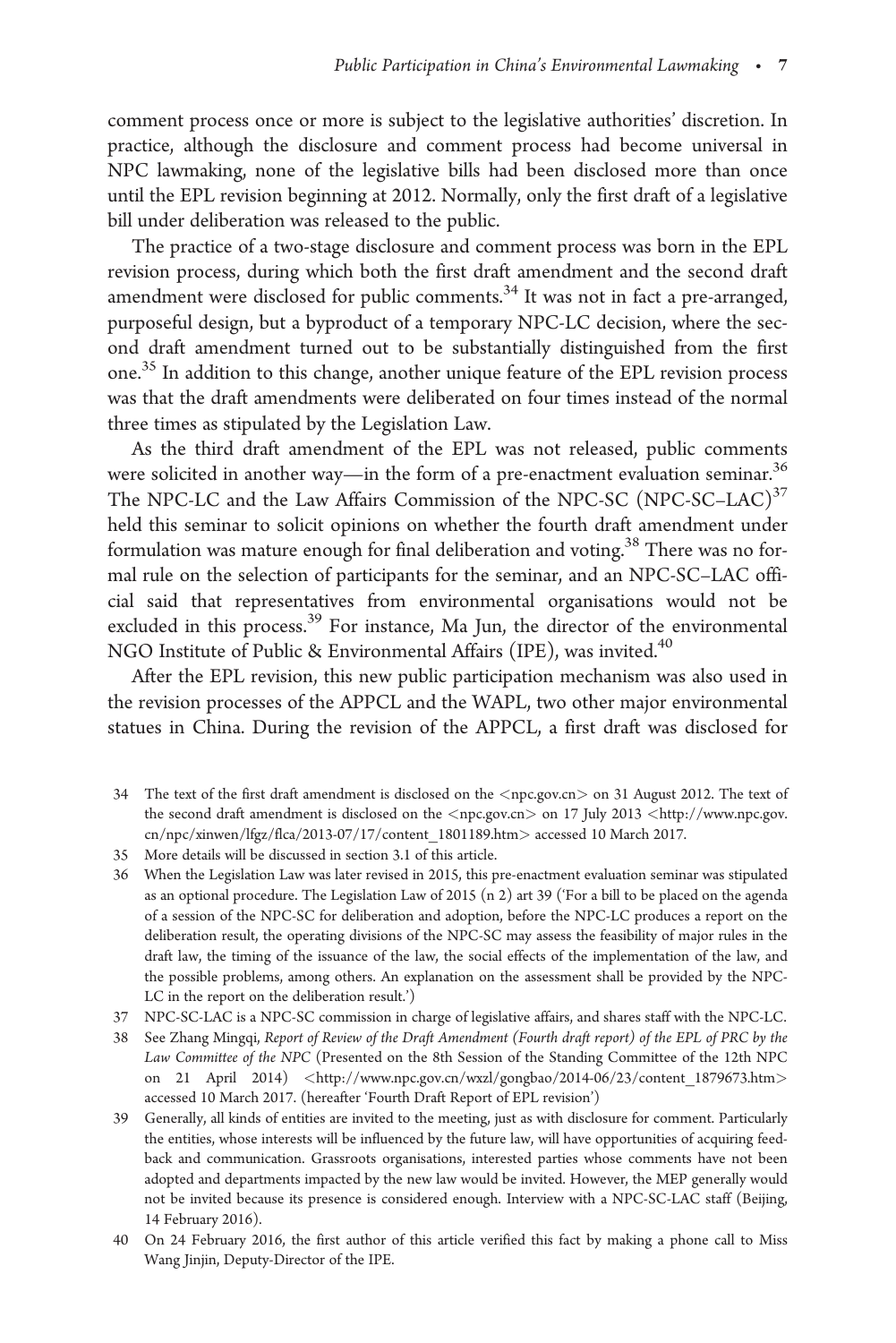|                       | First disclosure and<br>comment                                                                       | Second disclosure and<br>comment                                                    | Pre-enactment evalua-<br>tion seminar                                           |
|-----------------------|-------------------------------------------------------------------------------------------------------|-------------------------------------------------------------------------------------|---------------------------------------------------------------------------------|
| EPL revision          | • Lasted 30 days.<br>• Received 11,748<br>comments.<br>• Impacted 14 articles<br>in the second draft. | • Lasted 30 days.<br>• Received 2,434<br>comments.<br>• Impacted seven<br>articles. | • 10 days before the<br>final deliberation.<br>• Impact was not<br>Illustrated. |
| <b>APPCL</b> revision | • Lasted 30 days.<br>• Received 5,047<br>comments.<br>• Impacted 25<br>articles.                      | • Lasted 30 days.<br>• Received 1,762<br>comments.<br>• Impacted 11<br>articles.    | • 28 days before the<br>final deliberation.<br>• Impact was not<br>illustrated. |
| <b>WAPL</b> revision  | • Lasted 30 days.<br>• Received 6,205<br>comments.                                                    | • Lasted 23 days.<br>• Received 878<br>comments.                                    | • Has not been<br>reported yet.                                                 |

Table 2. Key Facts of Public Participation in EPL Revision, APPCL Revision and WAPL Revision

comments on 29 December 2014; and a second draft was disclosed on 6 July 2015. An evaluation seminar was then held to solicit public opinions on the feasibility, time, social effects and potential problems of the draft revisions before a third draft was submitted for voting.<sup>41</sup> The WAPL draft amendments were disclosed for public comments on 30 December 2015 and 27 April 2016, respectively. A brief summary on public participation activities in the EPL, the APPCL and the WAPL revisions is provided in Table 2 further below.

The revisions of the EPL, the APPCL and the WAPL, considered together, show that a new public participation mechanism, featuring the two-stage disclosure and comment process and a pre-enactment evaluation seminar, is becoming routine in China's environmental lawmaking.42

# 3. HOW PUBLIC PARTICIPATION IN ENVIRONMENTAL LAWMAKING CAN BENEFIT ENVIRONMENTAL DEMOCRACY

The section above shows a newly emerged positive paradigm of more public participation—a two-stage disclosure and comment process during the NPC-SC lawmaking process—in recent environmental legislative practices in China. What benefits, if any, can such practices bring to China's environmental policymaking? In terms of

41 Sun Baoshu, Report of Review of the Draft Amendment (Third draft report) of the APPCL of PRC by the Law Committee of the NPC (Presented on the 16th Session of the Standing Committee of the 12th NPC on 24 August 2015) <http://www.npc.gov.cn/wxzl/gongbao/2015-11/10/content 1951914.htm> accessed 10 March 2017. (hereafter 'Third draft report of APPCL revision')

42 Some non-environmental laws have also used this new public participation mechanism, including in the revision processes of the Consumers' Right and Benefit Protection Law (2014), the Budget Law (2014), the Asset Evaluation Law (2016) and the revision of the Private Education Promotion Law (under deliberation).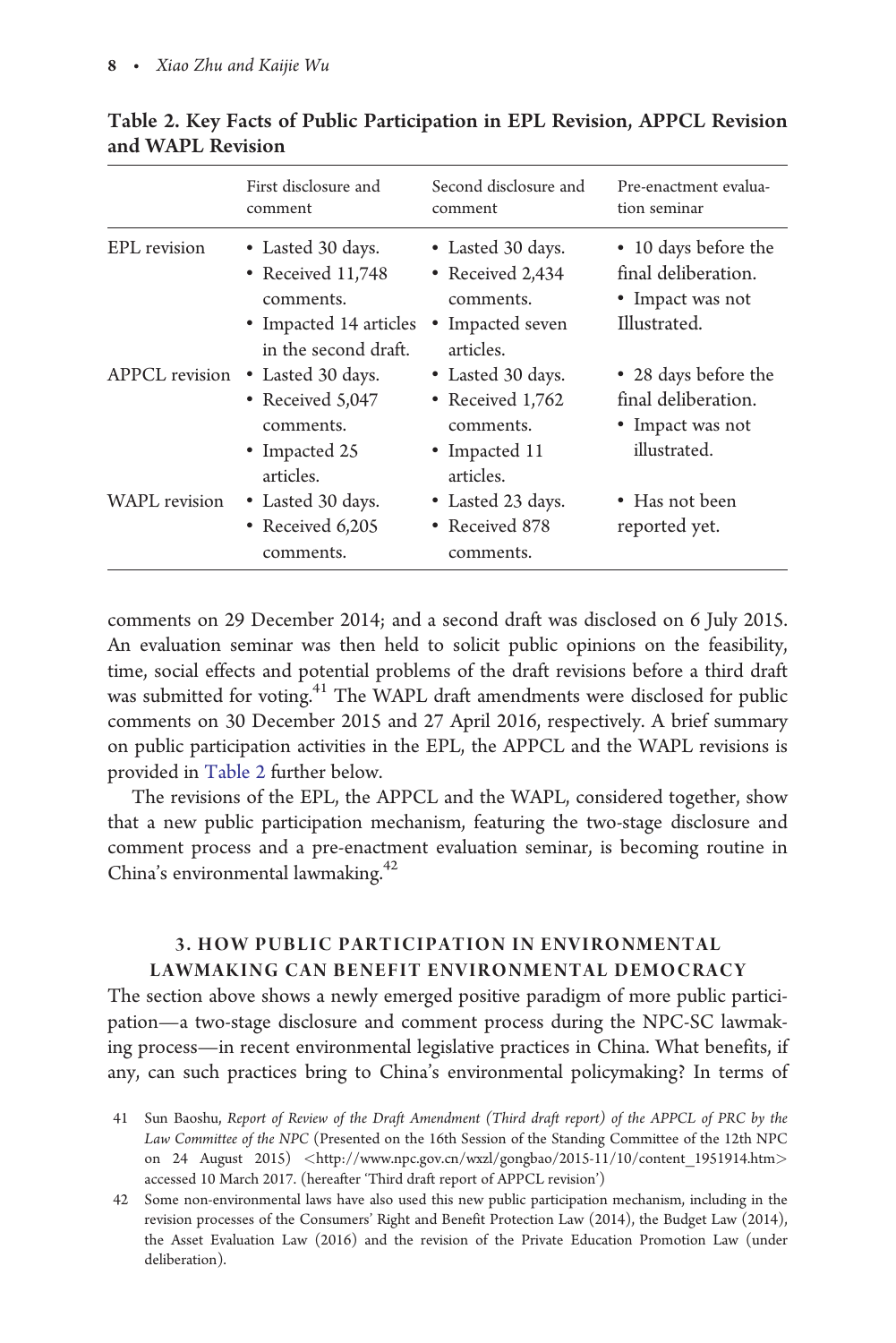environmental lawmaking and enforcement, we believe that increased public participation, such as the two-stage disclosure and comment process, can at least benefit China's environmental policymaking in three aspects: incorporating technical expertise in the environmental decision-making process; balancing between environmental and economic interests, and enhancing more public control over the subsequent environmental administrative practices.

#### 3.1 Bringing Environmental Expertise and Insights to the Legislature

The first benefit from more public participation in China's environmental lawmaking is to bring technical expertise to the country's legislature. This alleviates the tension between the NPC's relative lack of talents and resources in the field of environmental policy and the country's urgent need for comprehensive and quality legislation to tackle its environmental challenges. Environmental policymaking, due to the nature of the issues, often requires highly technical and scientific understanding of the matter to be regulated. Despite widespread public concern about environmental issues, the NPC currently lacks the capacity to respond effectively.

In the previous section, we explained that major legislation in China usually starts with a proposal from the State Council or special committees in the NPC. In the context of environmental law, that special committee is the NPC's Environmental Protection and Resources Conservation Committee (EPRCC).<sup>43</sup> As such, EPRCC plays an important role as the primary proponent for most of China's major environmental legislation on the national level: it proposes its own legislative bills as well as provides formal comments on the bills proposed by other competent entities to put the bills in good shape before the NPC-SC's deliberation and voting.<sup>44</sup> The Committee's expertise is particularly critical because of the environmental context: in the NPC-SC, most other delegates do not have expertise on environmental issues. Therefore, EPRCC's formal comments usually are deemed as the most reliable professional opinions for NPC-SC's consideration in environmental lawmaking.<sup>45</sup> It is, therefore, reasonable to expect that EPRCC's members have a strong background, either through education or professional experiences, on environmental issues. <sup>46</sup>

Unfortunately, the talents for environmental policymaking at the EPRCC are at most barely adequate. According to a study on the composition of the EPRCC of the 11th NPC, only eight of all the thirty-four members possessed an environmentrelated educational background; only thirteen had relevant working experiences; and

<sup>43</sup> The NPC did not form a special committee to address environmental issues until 1993, when the role of the NPC's special committees started expanding as a general political trend. See Zhang Hongiun and Richard Ferris 'Shaping an Environmental Protection Regime for the New Century: Environmental Law and Policy in the People's Republic of China' (1998) 6 Asian Journal of Enviornmental Management 35, 41.

<sup>44</sup> The Organic Law of the National People's Congress of 1982, art 37.

<sup>45</sup> Liu Leming, 'Research on Delegate Structure of the NPC Specialized Committees – An Analysis Based on the 271 Delegates of the Specialized Committees of the  $11<sup>th</sup>$  NPC' (2012) 12 People's Congress Study 11–19, 16.

<sup>46</sup> There is a distinction between the members and staff of the ERPCC. Members of the EPRCC are all delegates of the NPC, many of which are also NPC-SC members. The EEPCC also has a non-delegate staff team of about 30 people.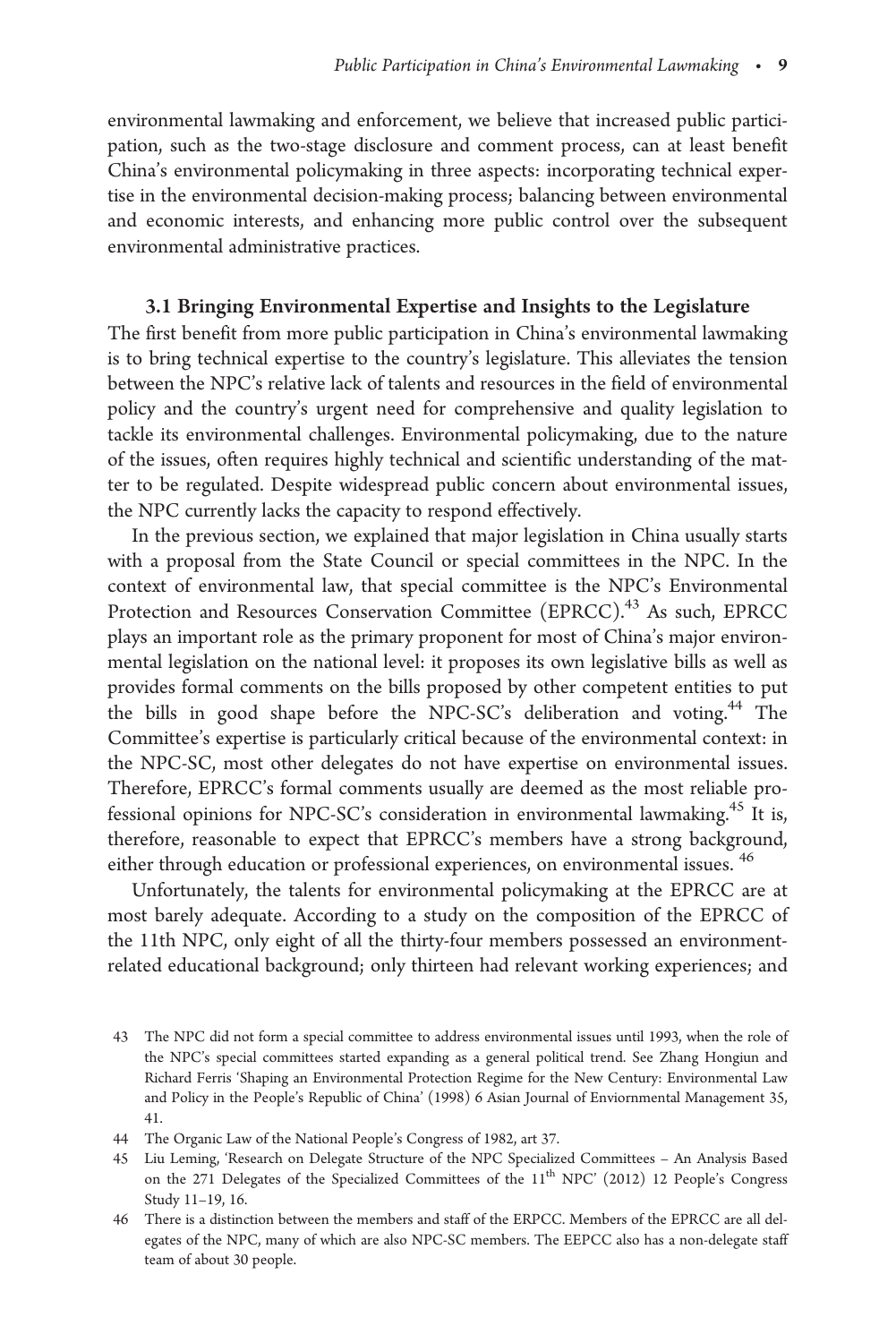only five had both.<sup>47</sup> To be fair, it is not an EPRCC-specific problem: NPC special committees in general have long been criticised as, at the outset veiled 'elderly homes' for retired cadres of the party, the government and the army—even though, theoretically, positions at these committees should be reserved for experts in the relevant professional or technical fields.<sup>48</sup> Although the ERPCC delegates have become younger (and thus more educated and specialised) since the 6th NPC, delegates aged between 51 and 70 years old (especially those between 61 and 70 years old) still dominated the ERPCC of the 11th NPC.<sup>49</sup> Retired cadres of the party, the government and the army accounted for 81.6% of all the 271 delegates of the EPRCC of the 11th NPC, while delegates coming from the relevant industries or fields were very few.<sup>50</sup>

The relative lack of talents and resources in the environmental field is not the only problem at the EPRCC. It is in clash with the simultaneous increase in need for Committee actions. Stationed personnel at the Committee are, consequently, simply unable to undertake the obligated workload. The Bill Chamber of the EPRCC, for example, is responsible for legislative affairs at the Committee. The Chamber only has eight employees.<sup>51</sup> However, since the 12th NPC beginning in 2013, this eightperson entity has been delegated to provide formal comments on 173 legislative bills proposed by NPC delegates.<sup>52</sup> In addition to those, it has proposed five legislative bills of its own: the Soil Pollution Prevention and Control Law, the revision of the Wild Animal Protection Law, the Nuclear Safety Law, the revision of the Circular Economy Promotion Law and the Deep-Sea and Sea-Floor Area Resource Exploration and Development Law.<sup>53</sup> In 2015 alone, two bills, the revision of the Wild Animal Protection Law and the Deep-Sea and Sea-Floor Area Resource Exploration and Development Law, came from the EPRCC to the NPC-SC for deliberation.<sup>54</sup>

It is challenging, under such circumstances, for a Committee with little expertise to navigate on its own this sea of legislative proposals and comments on a wide range of environmental issues. More comments from people educated and working in the environmental fields, through public participation in the commenting and revising

- 49 ibid.
- 50 ibid.
- 51 Interview with an official of the EPRCC (Beijing, 10 February 2016).
- 52 ERPCC, Report on the Deliberation of the Legislative Proposals Delegated by the Presidium of the  $3^{rd}$  Plenary Session of the 12<sup>th</sup> NPC (Submitted to the NPC-SC on 30 October 2015) <[http://www.npc.gov.cn/npc/](http://www.npc.gov.cn/npc/xinwen/2015-12/28/content_1957346.htm) [xinwen/2015-12/28/content\\_1957346.htm](http://www.npc.gov.cn/npc/xinwen/2015-12/28/content_1957346.htm)> accessed 10 March 2017; ERPCC, Report on the Deliberation of the Legislative Proposals Delegated by the Presidium of the  $2^{nd}$  Plenary Session of the 12<sup>th</sup> NPC (Submitted to the NPC-SC on 26 December 2014) <[http://www.npc.gov.cn/wxzl/gongbao/2015-02/](http://www.npc.gov.cn/wxzl/gongbao/2015-02/27/content_1932689.htm) [27/content\\_1932689.htm](http://www.npc.gov.cn/wxzl/gongbao/2015-02/27/content_1932689.htm)> accessed 10 March 2017; ERPCC, Report on the Deliberation of the Legislative Proposals Delegated by the Presidium of the  $1^{st}$  Plenary Session of the  $12^{th}$  NPC (Submitted to the NPC-SC on 25 December 2013) <[http://www.npc.gov.cn/npc/xinwen/2014-01/27/content\\_1825110.htm](http://www.npc.gov.cn/npc/xinwen/2014-01/27/content_1825110.htm)> accessed 10 March 2017.
- 53 NPC-SC, Legislative Plan of 12<sup>th</sup> NPC-SC (revised on 1 June 2015) <[http://www.npc.gov.cn/npc/sjb/](http://www.npc.gov.cn/npc/sjb/2015-08/03/content_1942944.htm) [2015-08/03/content\\_1942944.htm](http://www.npc.gov.cn/npc/sjb/2015-08/03/content_1942944.htm)> accessed 10 March 2017.

<sup>47</sup> The term of the 11th NPC was from 2008 to 2013. See Leming (n 45) 17.

<sup>48</sup> ibid 18.

<sup>54</sup> See (n 51).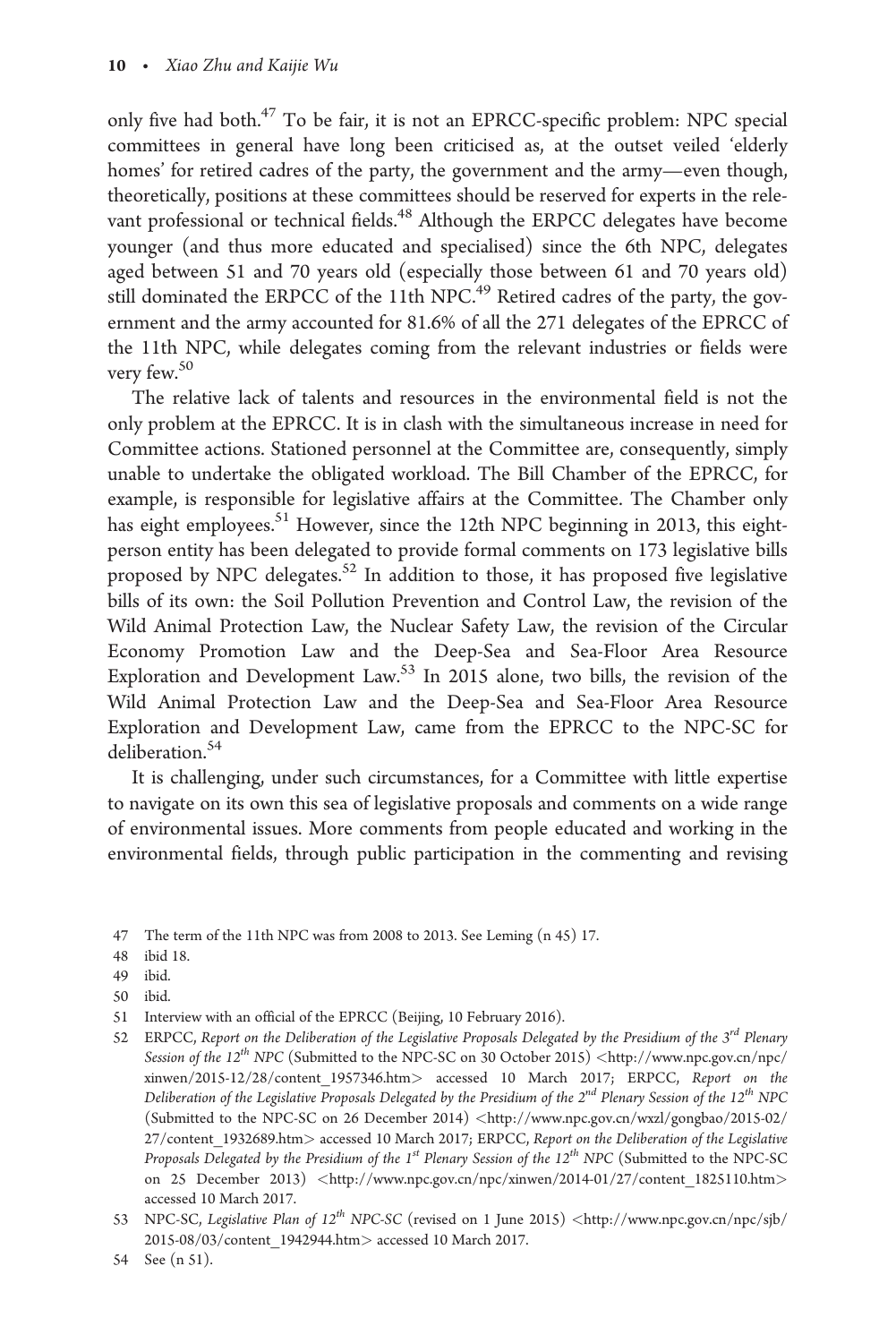process, will certainly provide additional professional and practical insight to the benefit of the Committee and the NPC-SC's deliberation and decision-making.

#### 3.2 Balancing Economic and Environmental Interests in Lawmaking

A second benefit from greater public participation in environmental lawmaking is to push for more consideration of environmental interests in the legislative process. In the big picture, more participation will enable the NPC to more properly balance economic and environmental interests in China's environmental legislation. This benefit can be directly seen through the two-stage disclosure and comment process in the revision process of the EPL.

As background, NPC lawmaking has, for a long time, been seriously impacted in practice by political powers who disfavour environmental protection. A few powerful bureaucratic and interest groups, including economic ministries such as the National Development and Reform Committee (NDRC), large state-owned enterprises and local governments share a common policy priority of economic development. These players formed an 'economic camp' and have stronger political influence in NPC than the other 'environmental camp', which, on the national level, is essentially just the Ministry of Environmental Protection (MEP). Major environmental legislation often witnesses the power struggle between these two camps, which will determine the extent of a promulgated law's inclination to achieve environmental goals.<sup>55</sup>

Unsurprisingly, a similar political fight took place in the revision of the EPL, a fundamental statute in China's environmental policy framework. The drafting work for the EPL revision bill was initially delegated by the EPRCC to the MEP, a common bill-drafting practice for environmental legislation.<sup>56</sup> In line with its radical standpoint on environmental protection, the MEP worked out a draft amendment with major revisions on the 1989 EPL and conveyed it to the EPRCC.<sup>57</sup> Usually, following such communication from a State Council ministry and preparing its draft amendment for the NPC-SC deliberation, NPC's special committee would make adjustments based on the Ministry's submission instead of placing it aside and working from scratch. But this time the EPRCC discarded the MEP submission and prepared a new draft amendment reflecting its idea of limited revision.<sup>58</sup> This new draft amendment took an incrementalist approach with 47 articles, only including the most urgent, feasible and commonly agreed upon improvements that required little change to current laws.<sup>59</sup> One important reason for the EPRCC to take this

- 55 See Zhang Lei and others, 'Power Politics in the Revision of China's Environmental Protection Law' (2013) 6 Enviornmental Politics 1029, 1032.
- 56 Lv Zhongmei, 'The Past and Present of Environmental Protection Law' (2014) 5 J of Political Science and Law 51, 55. As explained in the previous sections, competent special committees of the NPC and State Council ministries often work together when drafting laws pertaining to particular subject matters.
- 57 The radicals argued for major changes to reaffirm environmental protection as a fundamental national policy and to strengthen and operationalise key environmental principles (eg prevention, public participation, environmental justice). They also advocated strengthening the responsibility and supervision power of state environmental authorities, enhancing their legal responsibility and accountability and removing articles that conflict with other environmental laws. See Lei and others (n 55) 1032.

59 As explained by the EPRCC, the comments on new regulatory policies that current environmental laws did not mention and were highly controversial among the relevant ministries were not adopted, such as

<sup>58</sup> ibid 1032.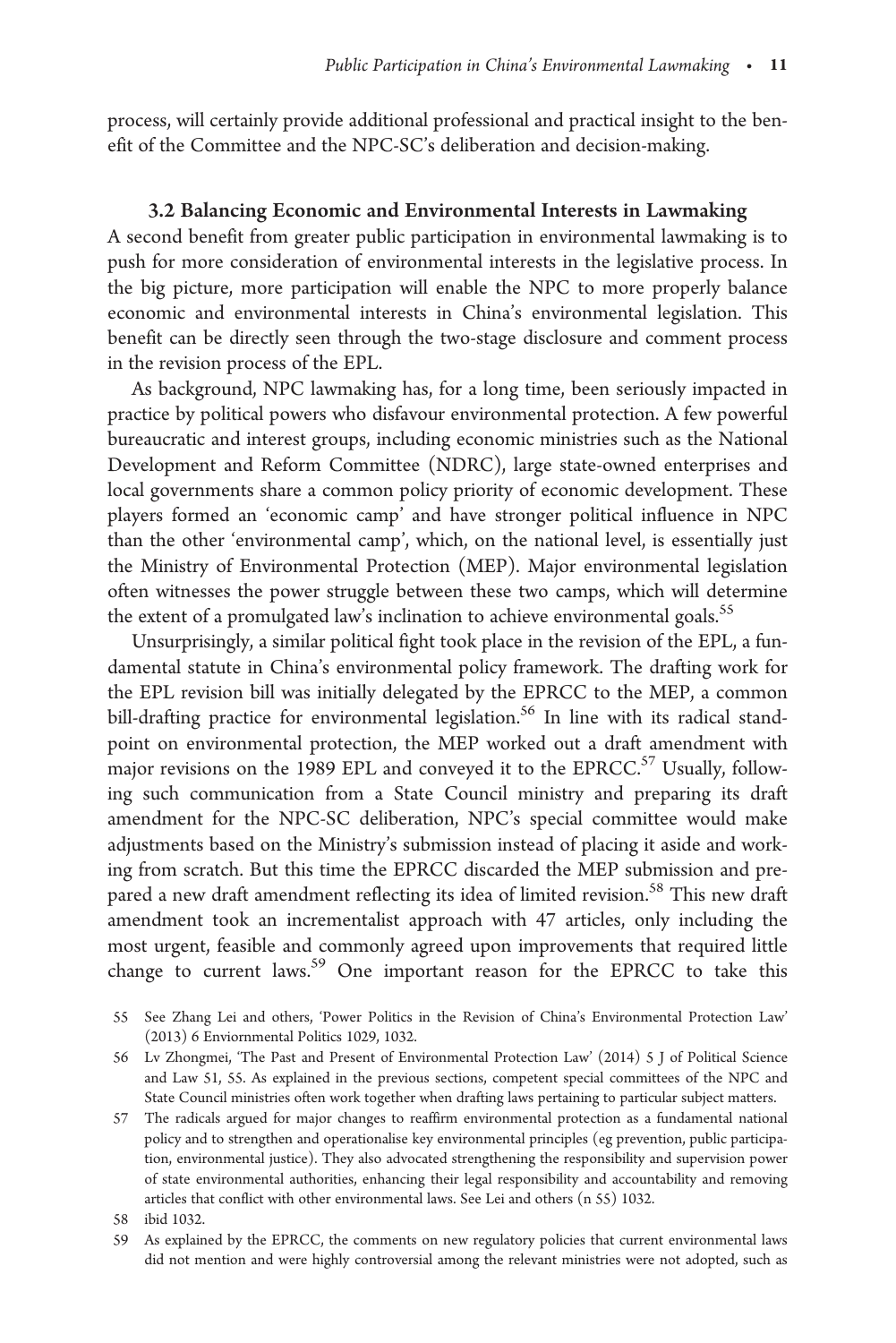approach, as some scholars suggested, was that then EPRCC leader was eager to get the revision passed during his term in office—and a radical, more environmentfriendly revision would face strong opposition from the economic camp and thus doom the final passage of the revision.<sup>60</sup>

While major conflicts between the two camps were well known to government insiders, the general public was largely unaware of what happened to the EPL revision at that time. Feeling overpowered by its opponents, the MEP believed that its position might be enhanced by drawing more public pressure upon the EPL revision.<sup>61</sup> In the past, the MEP would do so by taking indirect actions, such as cooperating with sympathetic state media to spread its ideas for public support.<sup>62</sup> But the MEP decided to voice out its standpoints directly this time: two months after the release of the first draft amendment, the Ministry's opposition appeared directly on its official website.<sup>63</sup> The open letter contained the Ministry's 34 arguments against the first draft amendment.<sup>64</sup> Unprecedented in China's legislative practices, this action pushed the customary hidden intra-governmental fights into the spotlight.<sup>65</sup>

After the drama, the NPC-LC initiated another consultation process.<sup>66</sup> The result was a significantly revised draft amendment for the second deliberation on 26 June 2013. This second draft amendment made forty-five modifications based on the first draft amendment; it had fifty-nine articles, twelve more than the first draft amendment.<sup>67</sup> The draft amendment incorporated about 20 of the 34 arguments from the

the pollution discharge permit system, environmental pollution liability insurance system and environmental function zoning system. See Wang Guangtao, Illustration of the Draft Amendment of the EPL of PRC (Presented on the 28th Session of the Standing Committee of the 11th NPC on 27 August 2012) <[http://www.npc.gov.cn/wxzl/gongbao/2014-06/23/content\\_1879667.htm](http://www.npc.gov.cn/wxzl/gongbao/2014-06/23/content_1879667.htm)> accessed 10 March 2017. (hereafter 'First Draft Report of the EPL Revision').

- 60 Lei and others (n 55) 1032.
- 61 Despite the importance of MEP's mission, the agency has faced many barriers to enforcement from other central authorities and local governments. This has increased the need for MEP to rely more heavily on environmental NGOs for support and services. See Robert Percival and Zhao HuIyu, 'The Role OF Civil Society in Environmental Governance in the United States and China' (2014) 24 Duke Enviornmental Law & Policy Forum 141, 150. MEP sees the public as the largest stakeholder of the environment and wants to set up a mechanism to involve the public for rational and constructive participation. See Zhao  $(n 4)$  123.
- 62 The MEP utilised state media to get support from the public during the APPCL revisions in 1995 and 2000. See William Alford and Benjamin Liebman, 'Clean Air, Clear Processes? The Struggle over Air Pollution Law in the People's Republic of China' (2000) 52 Hastings Law Journal 703, 717.
- 63 Ministry of Environmental Protection, Letter of Opinions and Suggestions on Draft Amendment of the EPL, Huan-Han-[2012]-No 284 (29 October 2012) <[http://www.mep.gov.cn/gkml/hbb/bh/201210/](http://www.mep.gov.cn/gkml/hbb/bh/201210/t20121031_240778.htm) [t20121031\\_240778.htm](http://www.mep.gov.cn/gkml/hbb/bh/201210/t20121031_240778.htm)> accessed 10 March 2017.
- 64 ibid.
- 65 According to the opinion letter co-signed by 12 eminent environmental law scholars, the first draft amendment has been the most immature and disappointing one among every kind of environment and resources protection law drafts since 1990s. Some scholars criticized even more sharply that it just liked something drafted by polluters and someone who indulged them. See Wei Min, 'Story of Competition in the EPL Revision' (2014) 8 Zhejiang People's Congress 33, 33.
- 66 Since the first review, the NPC-LC took over the legislative work of EPL revision in pursuance to NPC legislative procedures, and the EPRCC seemed to have been moved into an observer role. Sun Youhai, 'History and Future of the EPL Revision' (2013) 16 Enviornmental Protection 14, 14.
- 67 For a detailed comparison of the 1989 EPL, see the 2012 draft revision and the 2013 second draft revision <[http://www.wageningenur.nl/en/show/First-and-second-revision-drafts-of-the-1989-Environmental-](http://www.wageningenur.nl/en/show/First-and-second-revision-drafts-of-the-1989-Environmental-Protection-Law.htm)[Protection-Law.htm](http://www.wageningenur.nl/en/show/First-and-second-revision-drafts-of-the-1989-Environmental-Protection-Law.htm)> accessed 10 March 2017.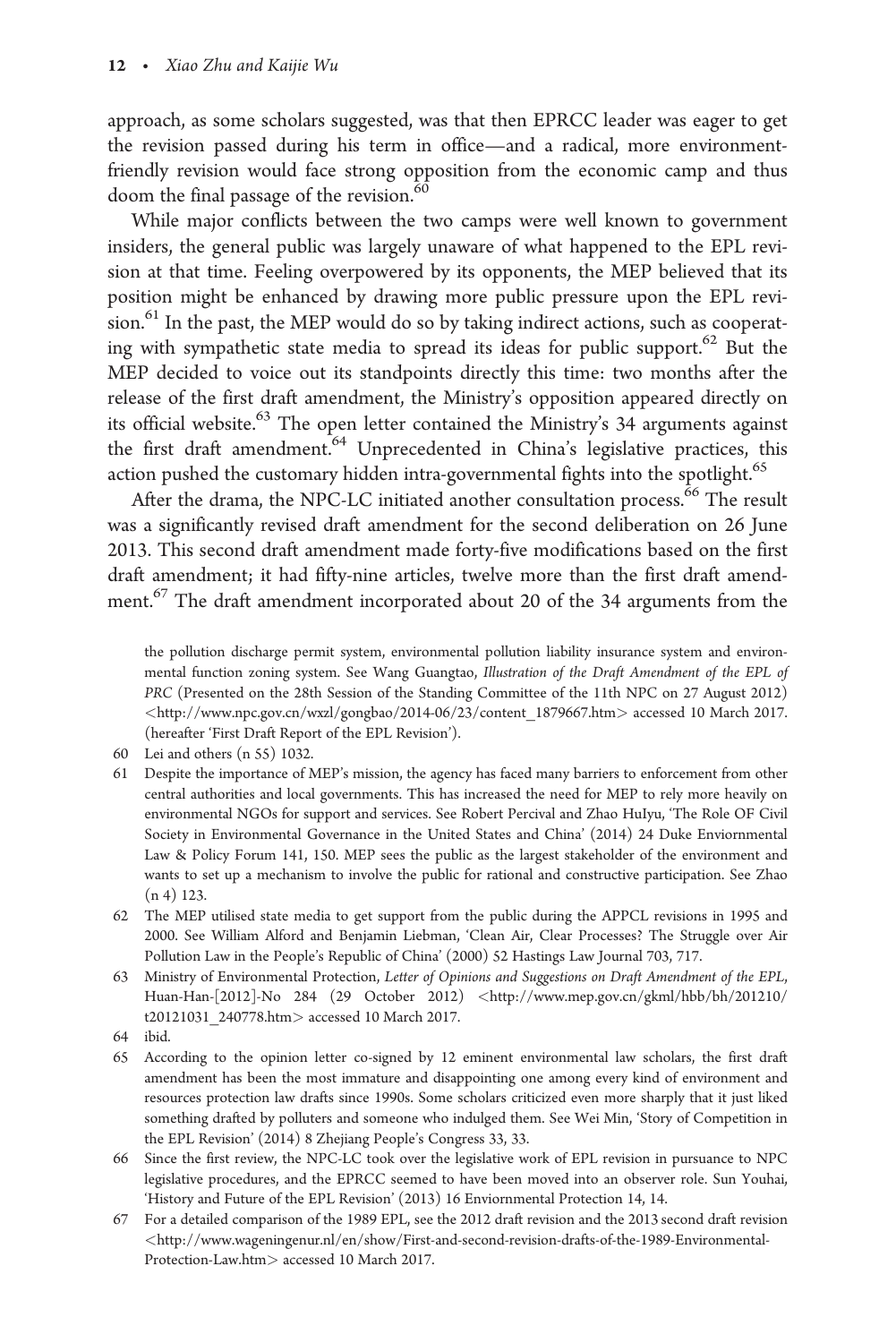MEP.68 Meanwhile, the NPC-LC decided to launch a major, instead of limited, EPL revision, signaling by the title change from Xiuzheng to Xiuding in the draft amendments.<sup>69</sup>

The conflict at the earlier stages during EPL revision shows the fierce inner-circle political fight that might imperil the proper balance between economic and environmental interests in environmental lawmaking. While the MEP issued the open letter to inform the public in this case, it is unlikely to occur in all environmental lawmaking processes, and the MEP does not always stand with public environment interests because of its own bureaucratic interests.<sup>70</sup> Therefore, regular and consistent procedural requirements should be established to promote public participation in the lawmaking process.

# 3.3 Strengthening Public Participation in Implementation of Law

A third argument to support increased public participation in environmental lawmaking is to strengthen public participation in the implementation or administration of environmental laws. Adequate public participation in environmental decision-making relies on a strong institutional framework. It is, therefore, unlikely to occur if public participation is lacking at the beginning in the lawmaking process. Laws can safeguard the public's rights to participate in important policymaking decisions by specifying key procedural elements such as stages, scope and approaches for policy implementation. These are important considerations in China, a country that lacks the tradition of public participation in government decision-making.

Admittedly, China has achieved a certain degree of institutionalisation of public participation in environmental decision-making through a handful of laws and regulations. The first major legal arrangement to incorporate public environmental participation is the environmental impact assessment (EIA) system. The Environmental Impact Assessment Law (EIAL), enacted in 2002, provides basic rules for public participation in EIA of plans and construction projects. Public participation requirements for EIA were further specified in 2006 through the Interim Measures for Public Participation in Environmental Impact Assessment (IMPPE), issued by the former State Environmental Protection Agency (SEPA, now MEP).<sup>71</sup> Another example is the information disclosure system: in 2007, the former SEPA promulgated the

- 69 Generally, 'Xiuzheng' refers to a limited revision without structural change of the law, such as adding or deleting a chapter, in a comparison, 'Xiuding' refers to a comprehensive revision involving structural change and more clauses. The names were also changed because according to legislative convention, a legislative bill would be abolished if it was not passed after being reviewed by the NPC-SC for three times, the Law Committee made this technical change to continue the legislative process. See Zhang Mingqi, Report of Revision of the Draft Amendment of the EPL of PRC by the Law Committee of the NPC (Presented on the 5th Session of the Standing Committee of the 12th NPC on 21 October 2013) <[http://www.npc.gov.cn/wxzl/gongbao/2014-06/23/content\\_1879668.htm](http://www.npc.gov.cn/wxzl/gongbao/2014-06/23/content_1879668.htm)> accessed 10 March 2017. (hereafter 'Third Draft Report of EPL revision')
- 70 The administrative authorities are willing to impose obligations on the regulated parties, but do not want to bear obligations and responsibilities to enforce the laws. See Zhang Shufang, 'Value Choice of Administrative Legislation' (2003) 4 China Legal Science 53–62, 59.
- 71 Interim Measures for Public Participation in Environmental Impact Assessment (promulgated by the State Environmental Protection Agency, 24 February 2006, effective 18 March 2006), Document no 28 of State Environmental Protection Agency (2006).

<sup>68</sup> Min (n 65) 33.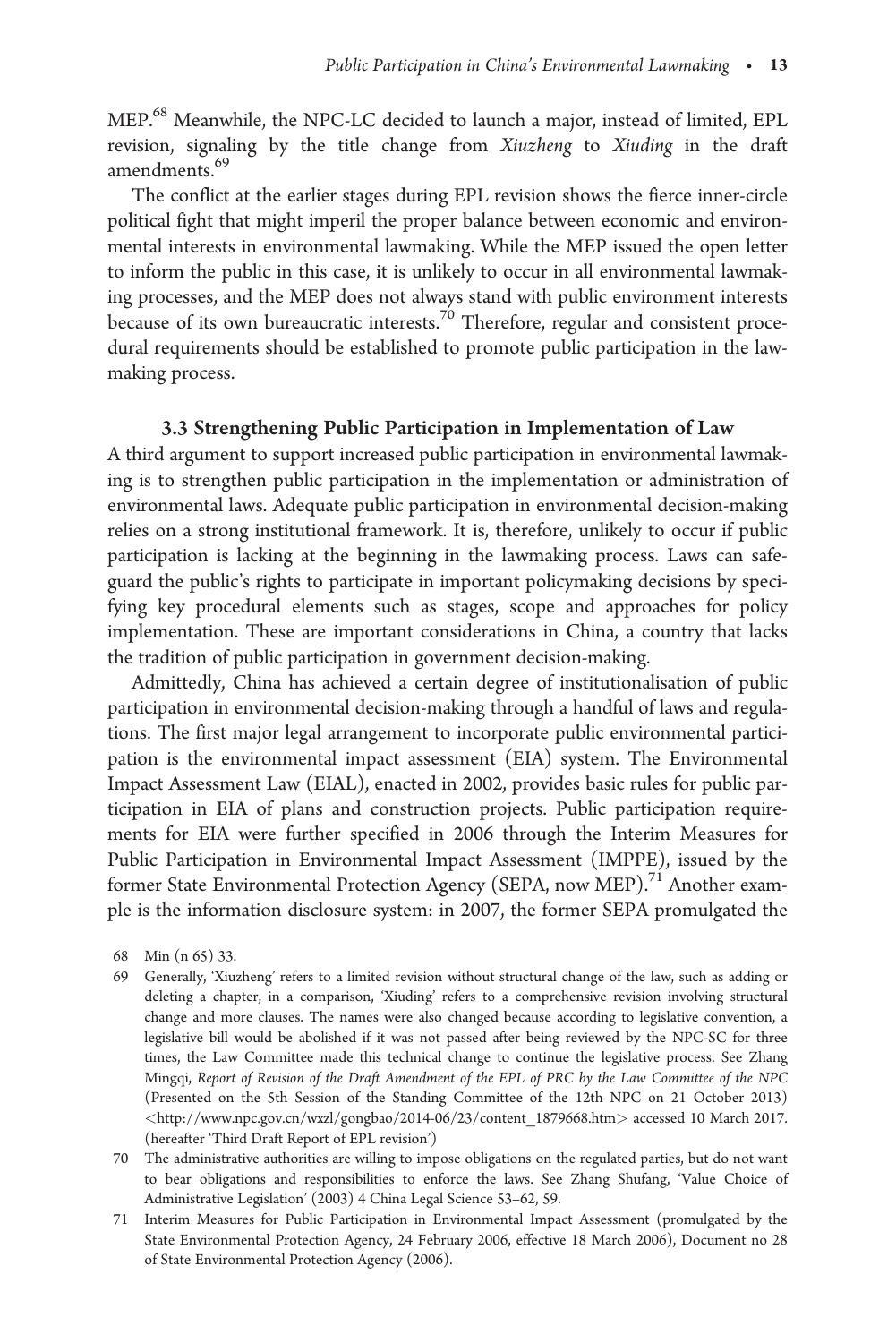Measures for the Environmental Information Disclosure (for Trial Implementation) (MEID) to require government and enterprises to disclose information in matters with environmental protection implications. $72$ 

But the practical effect of these legal developments has not been satisfying. Taking the EIA system for instance, while there were exceptional cases where public voice indeed had an impact on the outcome of government decisions due to EIA, more prevalent practices of non-participation or tokenism still remain.73 The public generally are limited in how they participate, in their access to information, in their influence in decision-making and/or their opportunities to obtain judicial review and a remedy.<sup>74</sup> The lack of functioning legal recourse to express their opinions on environmentally harmful projects in turn contributes to more street protests from citizens and also for environmental groups to impose pressure on the government.<sup>75</sup>

One critical reason for such failure is that legal rules on public participation in EIA are weak and not comprehensive. For instance, the public has no legal entitlement to participate in the decision-making process for construction projects, which only requires the submission of EIA report forms or registration forms.<sup>76</sup> Seldom incorporated in such submissions are complaints from the public on the projects, especially those for catering and entertainment facilities.<sup>77</sup> In addition, soliciting comments from relevant entities, experts and the public are all regarded as public comments under the EIAL.<sup>78</sup> Experts, however, do not necessarily represent public interests as they become financially supported by certain interests groups or government authorities and argue for private or other non-environmental interests.79 In practice, companies have exploited this loophole in the law and held seminars involving only experts, but not the more general public, to fulfil the legal requirement.<sup>80</sup>

Similar problems exist in relation to the environmental information disclosure mechanism. Since 2009, the IPE and the Natural Resources Defense Council (NRDC) have been assessing the Pollution Information Transparency Index (PITI), a standard consistent with international standards,  $81$  in major cities in China for six

72 Measures for Environmental Information Disclosure (for Trial Implementation) (promulgated by the State Environmental Protection Agency, 8 February 2007, effective 1 May 2008), O No 35 of State Environmental Protection Agency (2007).

- 74 Wang Canfa and Fan Xinghua,'China's EIA System Waits for New Development in the New Period' (2012) 22 Environmental Protection 25, 25. ibid.
- 75 Well-known protests include the protest on the Xiamen PX Project in June 2007, the protest on the Fanyu Incinerator Project in November 2009, the protest on the Dalian PX Project in August 2011, the protest on the Zhenhai PX Project in October 2012, the protest on the Shenzhen LCD Plant in January 2013.
- 76 An EIA report is required if the environmental impact is significant. An EIA report form is required if the environmental impact is slight. Only an EIA registration form is required if the environmental impact may be very small and thus no need for EIA. See the EIAL of 2002, arts 16 and 21.
- 77 Zhu Qian, 'Suggestion on the System of Public Participation in EIA of China' (2015) 10 Environmental Protection 27, 27. Xiao Qiang and Wang Hailong,'Analysis and Comment of the Current Legal Institution on EIA Public Participation' (2015) 12 Legal Science Magazine 60, 67.
- 78 The EIAL of 2002 (n 76) art 21.
- 79 Qian (n 77) 29.
- 80 Canfa and Xinghua (n 74) 27.
- 81 Its scope of assessment included four aspects up to 100 points, specifically, 50 points of environmental regulatory information disclosure, 20 points of enterprise discharge data disclosure, 15 points of EIA

<sup>73</sup> Zhao (n 4).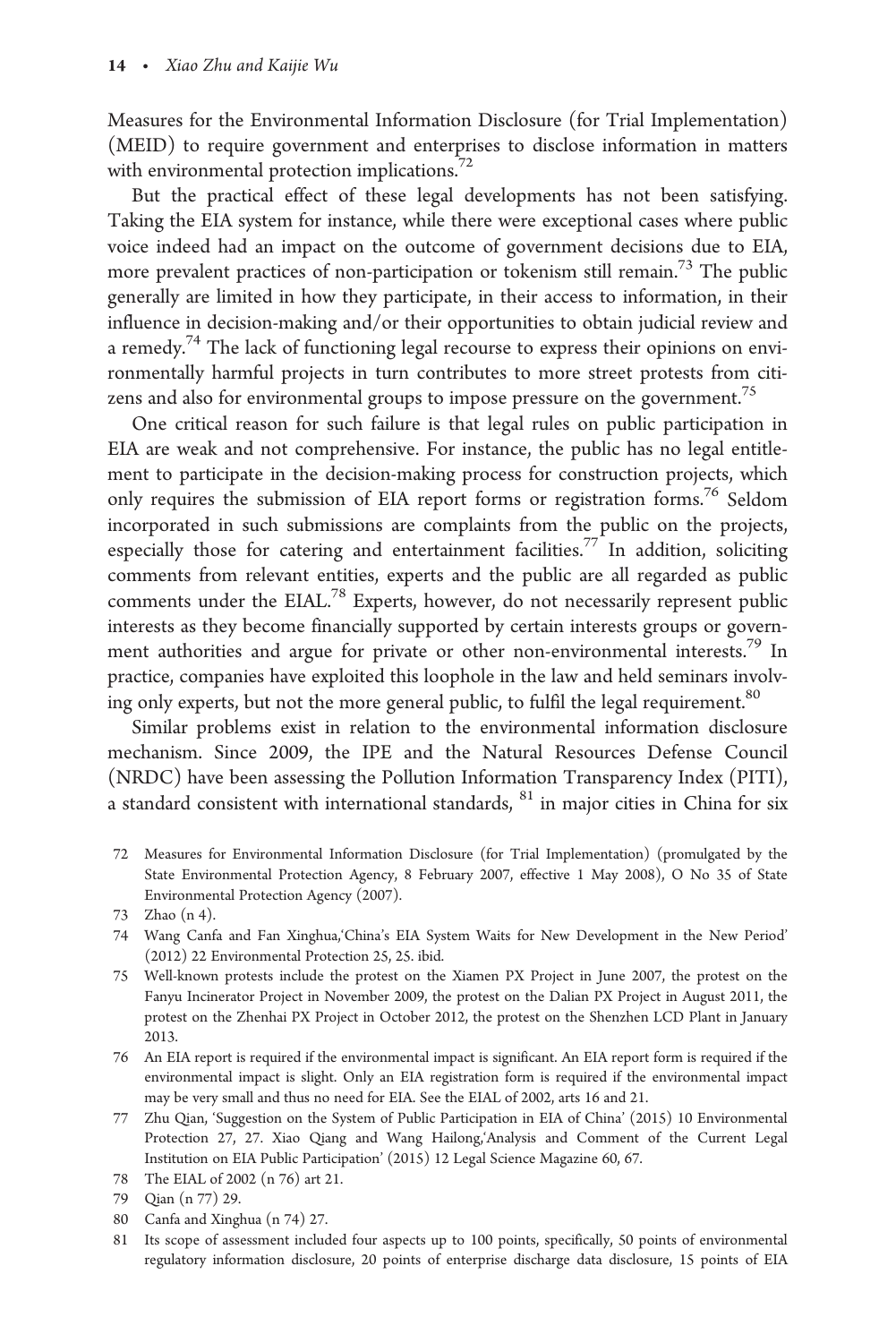straight years. The latest 2014–15 PITI assessment, covering 120 major cities, showed an average score of 44.3 points out of 100, indicating that the general status of environmental information disclosure was far from satisfying.<sup>82</sup> The PITI report attributed the failure to the vague context and weak enforcement of laws on information disclosure: the laws only imposed limited responsibility on regulators, left excessive administrative discretion, and failed to stipulate legal liability for the regulators' own violations or inactions.<sup>83</sup>

Insufficiency of public participation can be seen from the increasing environmental complaints and environmental legislative proposals. As shown in [Figure 1](#page-15-0), environmental complaints have increased from fewer than 100,000 cases in 1992 to about 1,260,000 cases in 2013, and environmental proposals raised by the members of the Two Sessions (the NPC, as China's top legislative body, and the Chinese People's Political Consultative Conference, as the top national advisory body) also rose gradually in response to citizen concern with environmental issues.<sup>84</sup> If public concerns had been effectively relieved by the current mechanism for participation in environmental decision-making, this upward trend should have been reversed or at least slowed down.

From the analysis above, it can be seen that laws have not worked well to ensure that public environmental interests are sufficiently considered in the implementation stage. While abundant academic literature in China has pointed out this problem and proposed suggestions to establish a better legal framework for public participation, 85 many authors have missed the point that such suggestions themselves are infeasible without public participation.

The EPL revision process reveals this point missed in literature. The law's establishment of a general framework for public participation, by confirming it as a principle of environmental law and setting a special chapter for its implementation,  $86$  is born out of several steps of public participation in the legislative process. The first draft of the EPL revision proposal did not include the language regarding public participation that would be in the finalised bill.<sup>87</sup> Only after the MEP posted its open letter to criticise this defect and attracted wide public attention, as discussed above, the NPC-LC determined to add these changes into the second draft amendment. Afterwards, although the second draft amendment only allowed one government-

- 84 Ministry of Environmental Protection, China Environment Yearbook (1992-2014) (China Environmental Yearbook Press 1992–2014).
- 85 For instance, influential environmental law scholarship in China suggests that a special law on public participation in environmental issues be enacted, including chapters on environmental information disclosure, participation in environmental lawmaking, participation in environmental administration, participation in environmental judiciary, participation in other environmental issues and legal liabilities. See Zhongmei (n 56).
- 86 The Environmental Protection Law of 2014, art 5 and ch 6.
- 87 Zhu Xiao, 'Establish the Principle of Public Participation in the Basic Environmental Law' (2012) 12 Legal Science 127, 127.

information disclosure and 15 points of interactive responses. See Institute of Public & Environmental Affairs (IPE) and Natural Resources Defense Council (NRDC), 120-City Pollution Information Transparency Index (PITI) Assessment Report (2014-2015) (11 August 2015) 2–3 <[https://www.nrdc.](https://www.nrdc.org/sites/default/files/piti2014-15-en.pdf) [org/sites/default/files/piti2014-15-en.pdf](https://www.nrdc.org/sites/default/files/piti2014-15-en.pdf)> accessed 11 March 2017.

<sup>82</sup> ibid.

<sup>83</sup> ibid.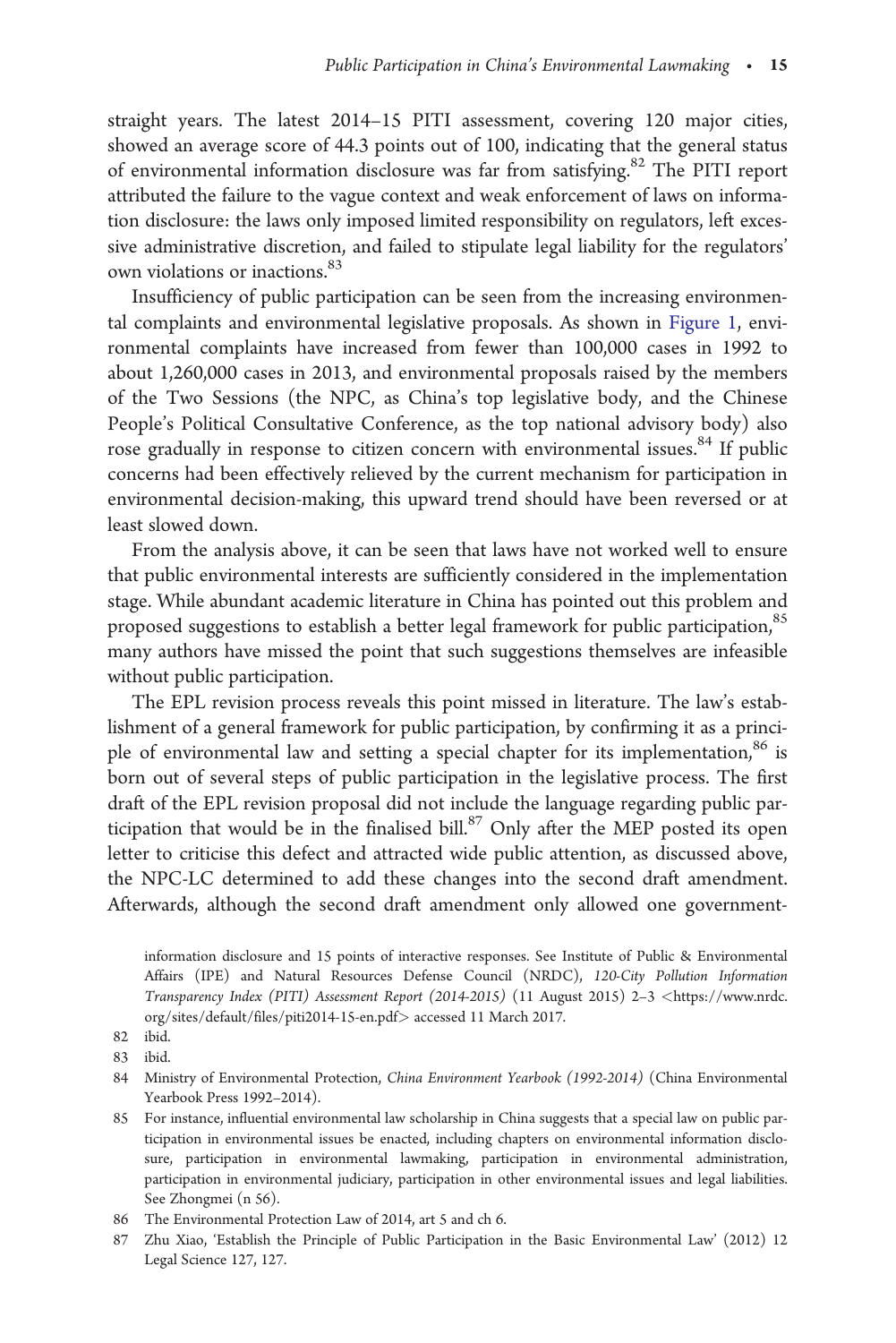<span id="page-15-0"></span>

Figure 1. Environmental proposals from two session's members and registered environmental complaints in China, 1992–2014. (Data Source: China Environmental Yearbooks, 1992–2014)

organised NGO to file EPIL cases, the public's continuing participation before the legislature ultimately further expanded public participation in the court by pressuring the finalised version of the revised EPL to permit that all qualified social organisations to file EPIL cases.<sup>88</sup>

# 4. EVALUATION OF THE NEW PUBLIC PARTICIPATION MECHANISM IN ENVIRONMENTAL LAWMAKING

In the previous section, we propose three general ways in which more public participation may benefit China's environmental lawmaking. We now turn to observations and empirical studies to evaluate whether the new mechanism of public participation, namely having two-stage disclosure and comments process during the legislative process, actually improve China's environmental legislation. Specifically, we draw lessons from three recent legislative actions by the NPC: the EPL revisions, the APPCL revision and the WAPL revision.

We will first evaluate the new public participation mechanism applied in these legislative processes by focusing on three primary aspects of it: allowing the wider public to know about legislative processes, providing specific and focused feedback on public comment and the serious consideration of public opinion in decisionmaking. We believe the longer legislative transparency brought in by the new public participation mechanism has a positive impact on these three aspects. Then we will focus on civil society and see how the new mechanism impacts public participation in practice.

## 4.1 Efficacy of Allowing the Public to Know the Legislative Processes

Allowing the broad public to know about legislative processes, serves as the cornerstone for meaningful public participation. Comprehensive and timely awareness of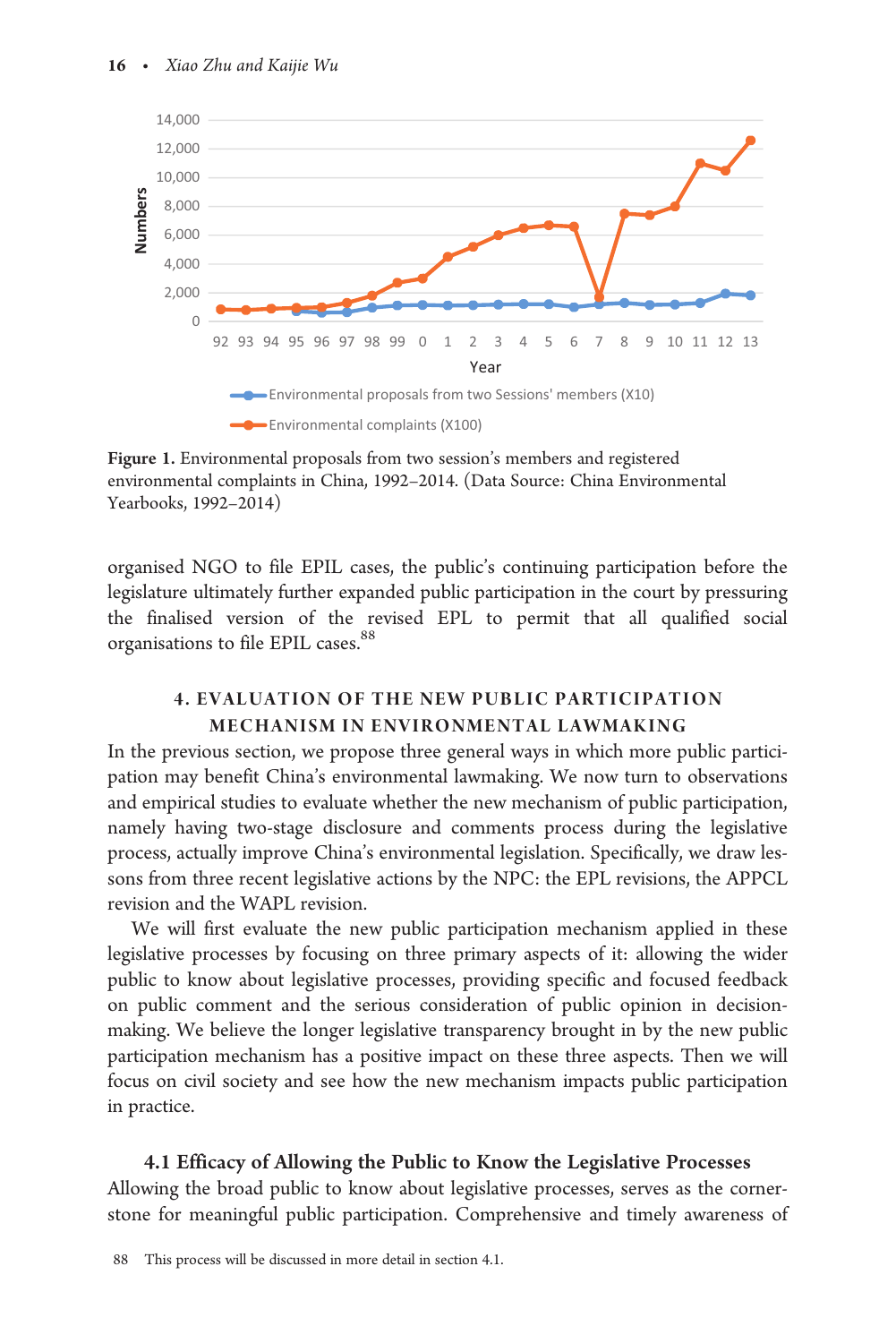legislative processes is a prerequisite for the public to form and express its opinions by the public. To this end, the public should be informed of the policy proposals and debates throughout legislative processes.

The key change from the two-stage disclosures and comments process is that the legislature is open to the public for a longer timeframe. Back in the days when only the first drafts were disclosed to the public, the legislature closed its door after the beginning of a lawmaking process—the public's awareness of the lawmaking progress was limited to the first-deliberation stage. Now, a second round of disclosure brings the public into the later stages of bill deliberation and revision. In addition, the preenactment evaluation seminar can further extend the period of legislative transparency.<sup>89</sup>

Thanks to the longer legislative transparency, the public is kept updated with changing policy initiatives and controversies throughout the legislative process. People will no longer feel surprised when they find that the finalised and promulgated version of a law is significantly different from the initial draft. A good example here is the EPL revision. As introduced above, the initial draft amendment that the EPRCC proposed was conservative and unsatisfying because of the intragovernment power politics. The MEP's unprecedented move to publicly raise its opposition and bring the debate into the spotlight considerably changed the overall design of the revised EPL. Imagine that the public received no disclosure from the MEP or the revised draft amendment, but later found that the final draft amendment was considerably different from the initial version that EPRCC proposed: average people outside the NPC-SC would have had no idea what happened in between that contributed to the changes if the draft amendment was only disclosed once at EPRCC's initial proposal.

# 4.2 Efficacy of Promoting Interactions between the Public and the Legislature

Interactions between the public and the legislature allow the legislature to know public opinions on policy initiatives and debate. Under the new public participation mechanism, longer periods of transparent lawmaking also bring in more constructive interactions between people and the legislature. The public now have more chances to express their comments, get more feedback, and therefore provide their comments in a more specific and focused way.

An additional round of disclosure brought new comments, as shown by the empirical data from the EPL, APPCL and WAPL revisions. During the EPL revision, 9,572 persons submitted 11,748 comments in the first comment period and 822 persons submitted another 2,434 comments in the second period. $90$  The APPCL revision witnessed 5,047 and 1,062 comments in the two stages. And the WAPL revision drew 6,205 and 878 comments, respectively.

<sup>89</sup> An example is the APPCL revision. See Third draft report of APPCL revision (n 41).

<sup>90</sup> Lin Hong, 'The Construction Route of Legitimacy for NGOs as Action Subjects in Environmental Governance of China: A Case Study on the Revision Process of Environmental Protection Law' (2015) 4 Social Development Study 82, 85.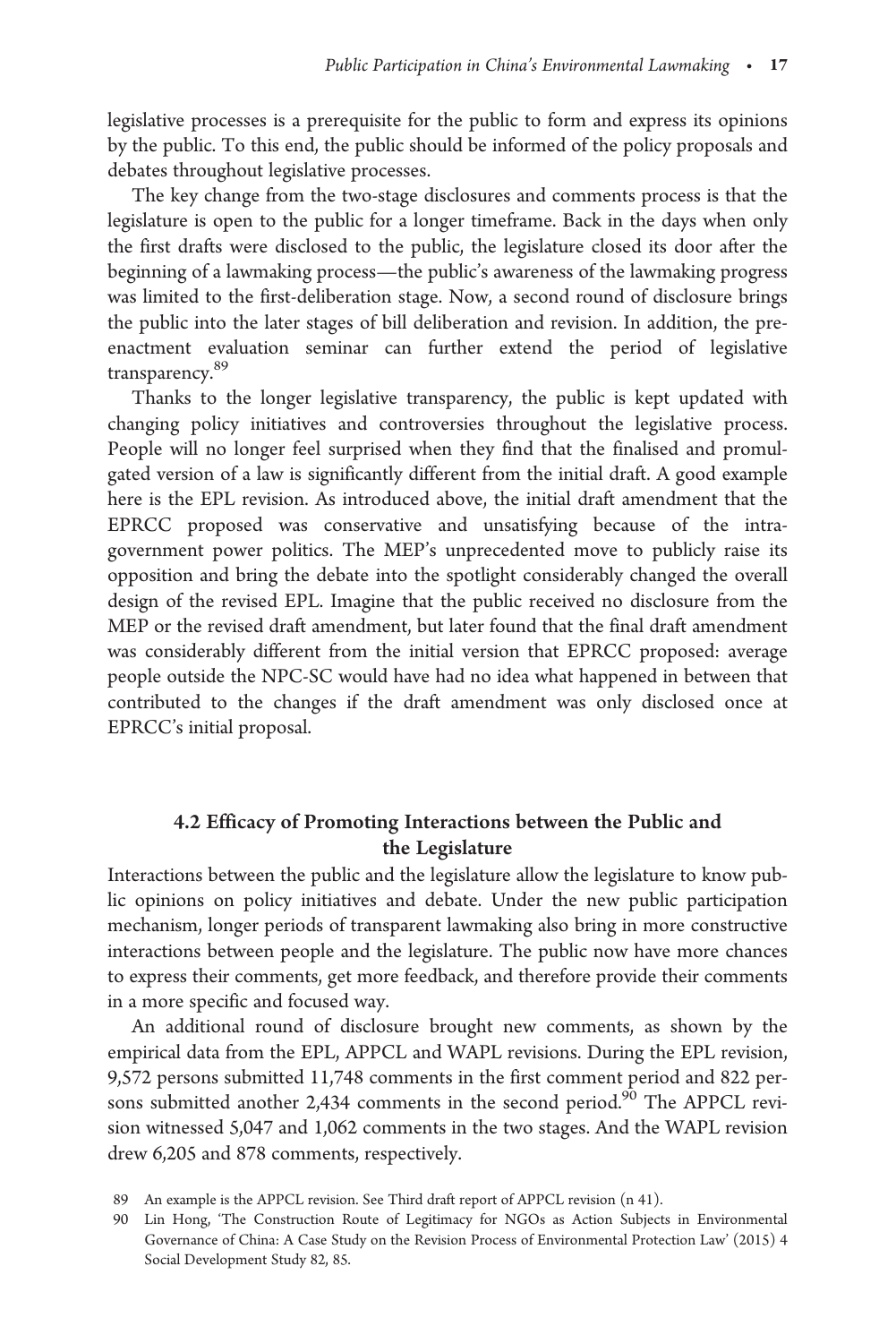The public is also more likely to get feedback on their comments under the new mechanism. Under the old mechanism of disclosure and comment only once, the public had no way to know whether or how their comments had been adopted or considered before the final law came out. In comparison, now the public can get feedback on their comments by reading the disclosed second draft and comparing it with the first one. In addition to looking at the text of the second draft, the public may also get to know whether and how their first-round comments are adopted by reading the second draft report. By these means, the public can better identify the core disputes during the lawmaking process.

Thanks to more chances to submit comments and better feedback, the new comments solicited from the second disclosure process have a much narrower and targeted focus, which helps roll the legislative discussion forward. The best example is the inclusion and refinement of the Environmental Public Interest Litigation (EPIL) clause in the EPL revision. During the first round of disclosure and comment, commenters' main concern was whether the public would have rights to participate in such lawsuits; the specific design for EPIL was not yet an issue.<sup>91</sup> In response to the concern from this round, a revised draft amendment added an EPIL mechanism, but only the All-China Environment Federation (ACEF), a nationwide governmentorganised NGO affiliated to the MEP, would have the right to file EPIL under the new Law. Then, after the release of this draft amendment for a second round of comment submission, commenters' inquiry substantially changed. The key debate now became a more refined procedural issue: whether the scope of qualified EPIL plaintiffs should be broader. The supporters for greater scope argued that only allowing the ACEF to file EPIL was unfair and would unnecessarily restrict standing eligibility in EPIL cases. On the other side, the opponents argued that scope of eligibility for EPIL plaintiffs should not be too broad, because environmental damage should be mainly remedied through administrative enforcement actions, criminal sanctions and civil lawsuits.92 As a result, the finalised version of the EPL revision expanded the scope of qualified EPIL plaintiffs to all qualified social organisations.

As this example shows, during a second round of disclosure and comment, the public will review the updated context and newer controversies in the revised draft. Commenters, therefore, can participate in the legislative process in a more meaningful manner and, as a result, help the legislation move forward. Only one round of disclosure and comment at the bill's initial introduction would not have had a similar effect.

While the new mechanism has brought progress, problems still exist. First, for their comments on the first draft, the commenters whose comments were not adopted have no way to know the reason for rejection. The second draft report only lists the adopted comments, but does not respond to the comments that were not adopted. For instance, during the EPL revision, the pollution discharge license (PDL) system had attracted broad public attention. On a workshop involving major

<sup>91</sup> Zhang Mingqi, Report of Revision of the Draft Amendment of the EPL of PRC by the Law Committee of the NPC (Presented on the 3rd session of the Standing Committee of the 12th NPC on, 26 June 2013) <[http://www.npc.gov.cn/wxzl/gongbao/2014-06/23/content\\_1879692.htm](http://www.npc.gov.cn/wxzl/gongbao/2014-06/23/content_1879692.htm)> accessed 10 March 2017. (hereafter 'Second Draft Report of EPL revision').

<sup>92</sup> Third Draft Report of EPL revision (n 69).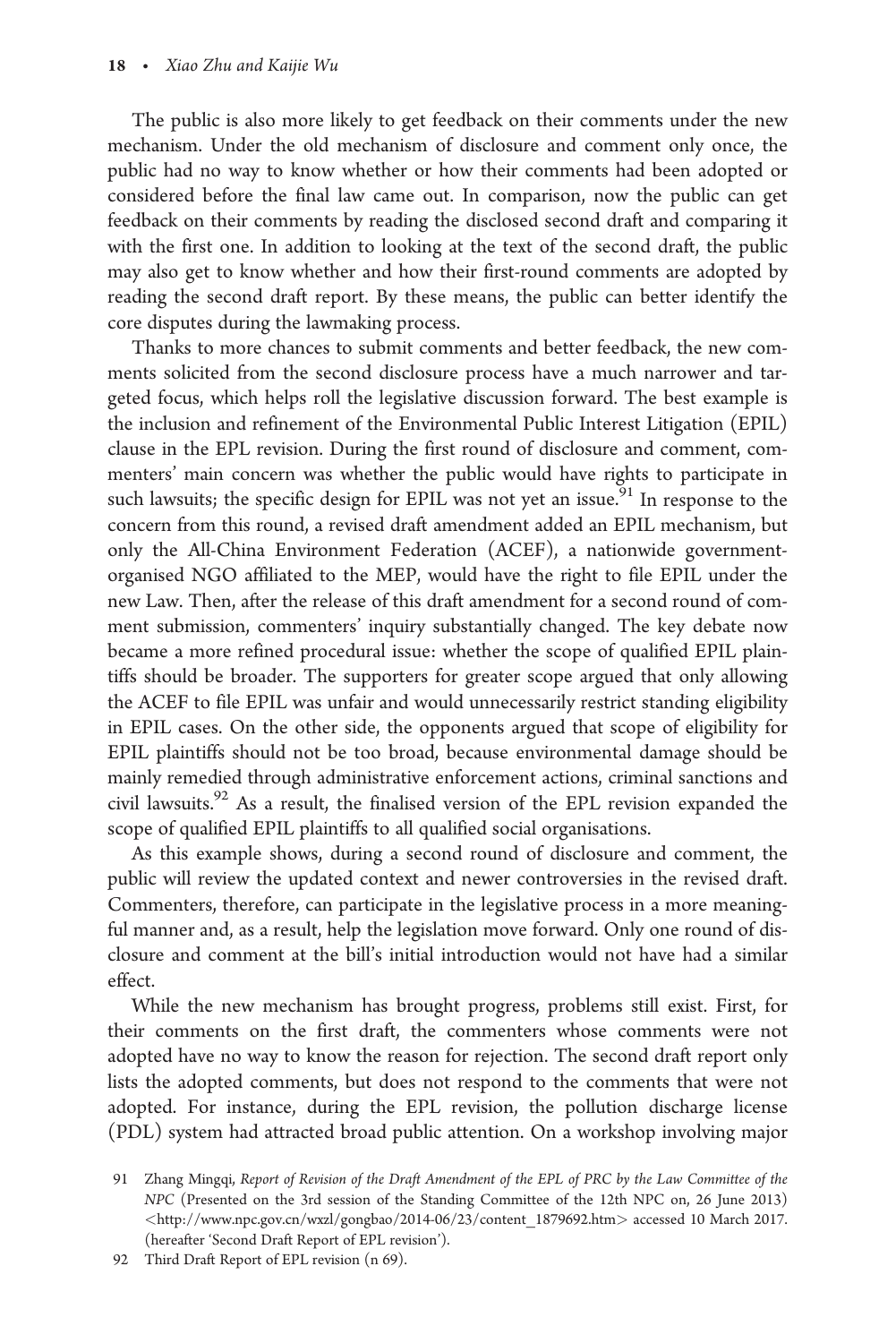environmental NGOs, the participants discussed the PDL system and submitted their comments on establishment of this system during the first disclosure and comment stage.<sup>93</sup> However, the second draft did not include a PDL system and the draft provided no explanation. Unaware of the legislators' consideration behind the second draft amendment, the commenters were unable to provide further arguments on this issue.

Secondly, for the comments on the second draft, the public also have no way to know whether their comments were adopted. During the EPL revision, the only way for the public to participate in the subsequent legislative process after the two-stage disclosure and comment process was to attend the pre-enactment evaluation seminar, because the third and fourth draft amendments were not disclosed. Even so, the practical impact from the seminar was limited because the full text of the fourth draft amendment was not offered to the participants.<sup>94</sup> Even worse, the legislators were not willing to accept any substantive suggestion during this stage. For example, five legal experts questioned the environmental torts clause at the seminar during the EPL revision, but their suggestions were not accepted by the legislature and no explanation was given. $^{95}$ 

Finally, after the drafts are submitted for final deliberation, public participation is even less significant as the seminar would no longer be held.<sup>96</sup> Public participation in this period, however, is no less important than in former processes. Some revision opinions coming up during this deliberation, as can be seen from some media reports, were not just literal or technical in nature. For instances, Article 39 of the final EPL regulates environmental and health, and Article 9 of the final law regulates environmental education, both of which were proposed by delegates during the fourth deliberation and were not included in any of the previous four draft amendments.<sup>97</sup> Therefore, soliciting public comments on these issues during the final deliberation can be significant for ensuring meaningful public participation in all the important issues in the law.

<sup>93</sup> Friends of Nature, 'Revision of the EPL was Still Lagged and the Legislation was Hard to Break Through' (21 September 2012) <<http://www.fon.org.cn/index.php/index/post/id/887>> accessed 10 March 2017.

<sup>94</sup> On February 24 of 2016, the first author of this article verified this fact by making a phone call to Wang Jinjin, Deputy-Director of the IPE.

<sup>95</sup> See Zhu Xiao, 'Legislative Expansion of Environmental Torts Cause Action' (2015) 2 China Law Science 255. See also the Law Committee of the NPC, Report of Revision of the Second Draft Amendment of the EPL of PRC by the Law Committee of the NPC (Presented on the 8th Session of the Standing Committee of the 12th NPC on 24 April 2014) <http://www.npc.gov.cn/wxzl/gongbao/2014-06/23/content [1879683.htm](http://www.npc.gov.cn/wxzl/gongbao/2014-06/23/content_1879683.htm)> accessed 19 September 2016.

<sup>96</sup> NPC-LC, Report of Revision of the Second Draft Amendment of the EPL of PRC by the Law Committee of the NPC (Presented on the 8th Session of the Standing Committee of the 12th NPC on 24 April 2014) <[http://www.npc.gov.cn/wxzl/gongbao/2014-06/23/content\\_1879683.htm](http://www.npc.gov.cn/wxzl/gongbao/2014-06/23/content_1879683.htm)> accessed 10 March 2017.

<sup>97</sup> See Chen Liping, 'Feng Changgen: Should Add Regulation on Environment and Health' (23 April 2014) <[http://www.npc.gov.cn/huiyi/lfzt/hjbhfxzaca/2014-04/23/content\\_1860869.htm](http://www.npc.gov.cn/huiyi/lfzt/hjbhfxzaca/2014-04/23/content_1860869.htm)> accessed 10 March 2017. See also Chen Liping, 'Ma Ruiwen: Take the Concept of Environmental Education in the Legislation' (23 April 2014) <http://www.npc.gov.cn/huiyi/lfzt/hjbhfxzaca/2014-04/23/content [1860872.htm](http://www.npc.gov.cn/huiyi/lfzt/hjbhfxzaca/2014-04/23/content_1860872.htm)> accessed 10 March 2017.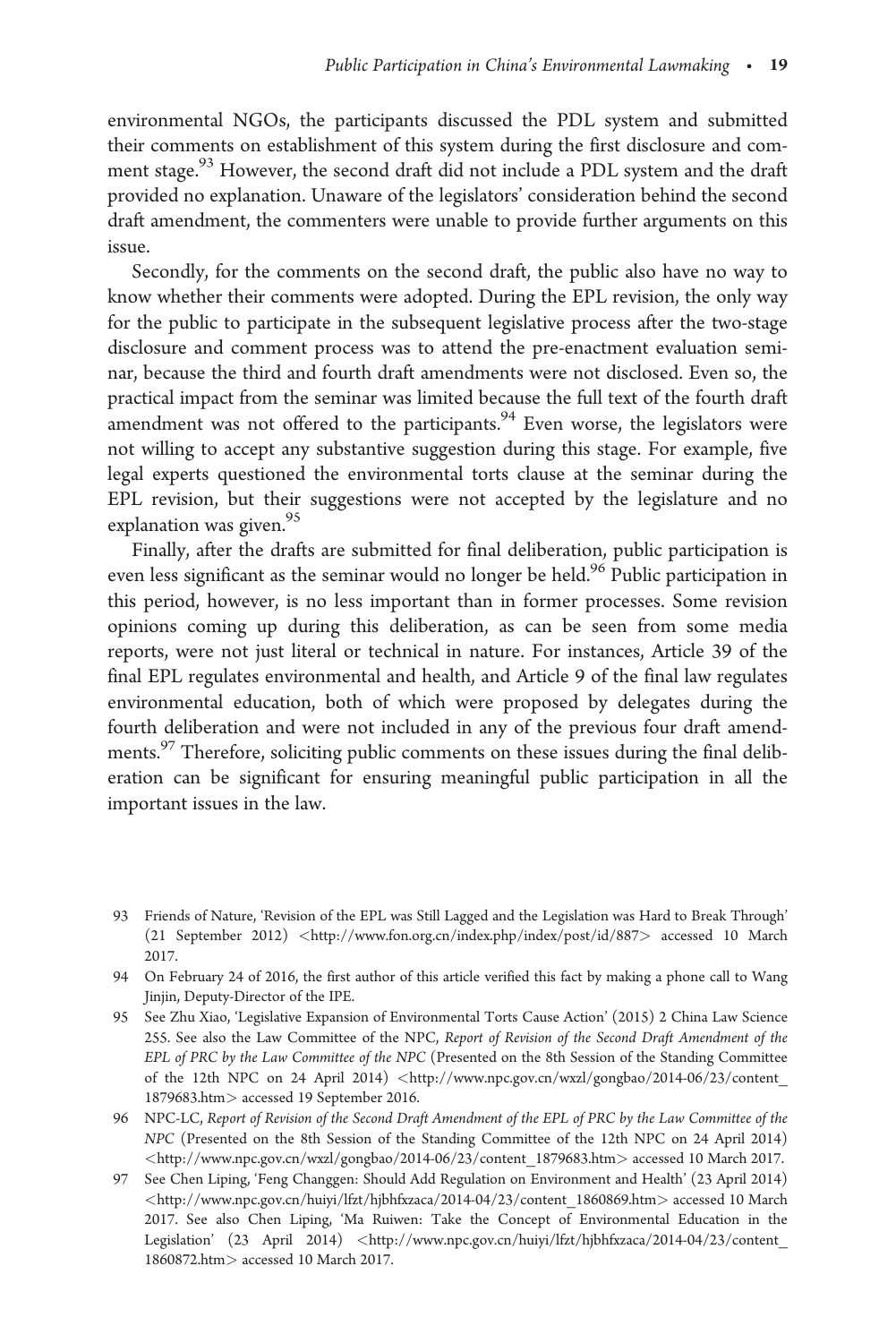## 4.3 Efficacy of Putting Public Environmental Interests into Decisions

Even if the public has been well informed and sufficiently expressed its opinions, public participation will still be meaningless if the legislature does not actually take the collected comments into consideration. Admittedly, the legislature does not have to accept all public opinions, but they should consider public opinions seriously within the confines of proper procedural arrangements.

Under the new public participation mechanism, longer legislative transparency has spurred the legislature to consider public comments more seriously. With the prospect of second disclosure, the legislators are motivated to take the comments solicited during the first disclosure because the original commentators will be able to supervise their work by reading the second draft amendment. During the EPL revision, public comments on the first draft amendment have prompted the NPC-LC to add and revise fourteen articles in the second draft amendment,<sup>98</sup> and public comments on the second draft amendment again prompted the NPC-LC to add and revise seven articles in the third draft amendment.<sup>99</sup> And during the APPCL revision, public comments impacted 25 articles<sup>100</sup> and 11 articles<sup>101</sup> in the second and third draft amendments, respectively.

Existing problems should not be ignored. First, legislative staff may block public comments from reaching the delegates. During the second disclosure and comment stage of the APPCL revision, the NPC-SC–LAC held a seminar involving major environmental law experts to get their comments. Except for one expert, all attending experts were strongly against the second draft amendment and argued for putting off the third deliberation, but their suggestions were not adopted.<sup>102</sup> One participant summarised that:

in these years, environmental law experts rarely saw delegates of the NPC-SC on such seminars, but only non-delegate staff. Because of the heavy workload and limited time, these staff wished the law to be enacted or revised as soon as possible. Therefore, many valuable comments were blocked from reaching the decision-makers.<sup>103</sup>

It can be argued that if comments from the invited experts were not taken seriously, it is highly unlikely that comments from the wider public would have been genuinely considered by the legislative staff. Unreasonable time arrangement of inner working procedures in the NPC may also impede public comments from being seriously considered. From 6 July to 5 August 2015, the draft amendment of the APPCL

<sup>98</sup> Second Draft Report of EPL revision (n 91).

<sup>99</sup> Third Draft Report of EPL revision (n 69).

<sup>100</sup> Sun Baoshu, Report of Review of the Draft Amendment of the APPCL of PRC by the Law Committee of the NPC (Presented on the 20th Session of the Standing Committee of the 15th NPC on 24 June 2015) [http://www.npc.gov.cn/npc/lfzt/rlys/2015-07/07/content\\_1941197.htm](http://www.npc.gov.cn/npc/lfzt/rlys/2015-07/07/content_1941197.htm) accessed 10 March 2017. (hereafter 'Second draft report of APPCL revision').

<sup>101</sup> Third draft report of APPCL revision (n 41).

<sup>102</sup> Chang Jiwen, 'Revision of the APPCL: Please Put off the Third Deliberation' South Weekend (9 July 2015) <<http://www.infzm.com/content/110502/>> accessed 10 March 2017.

<sup>103</sup> ibid.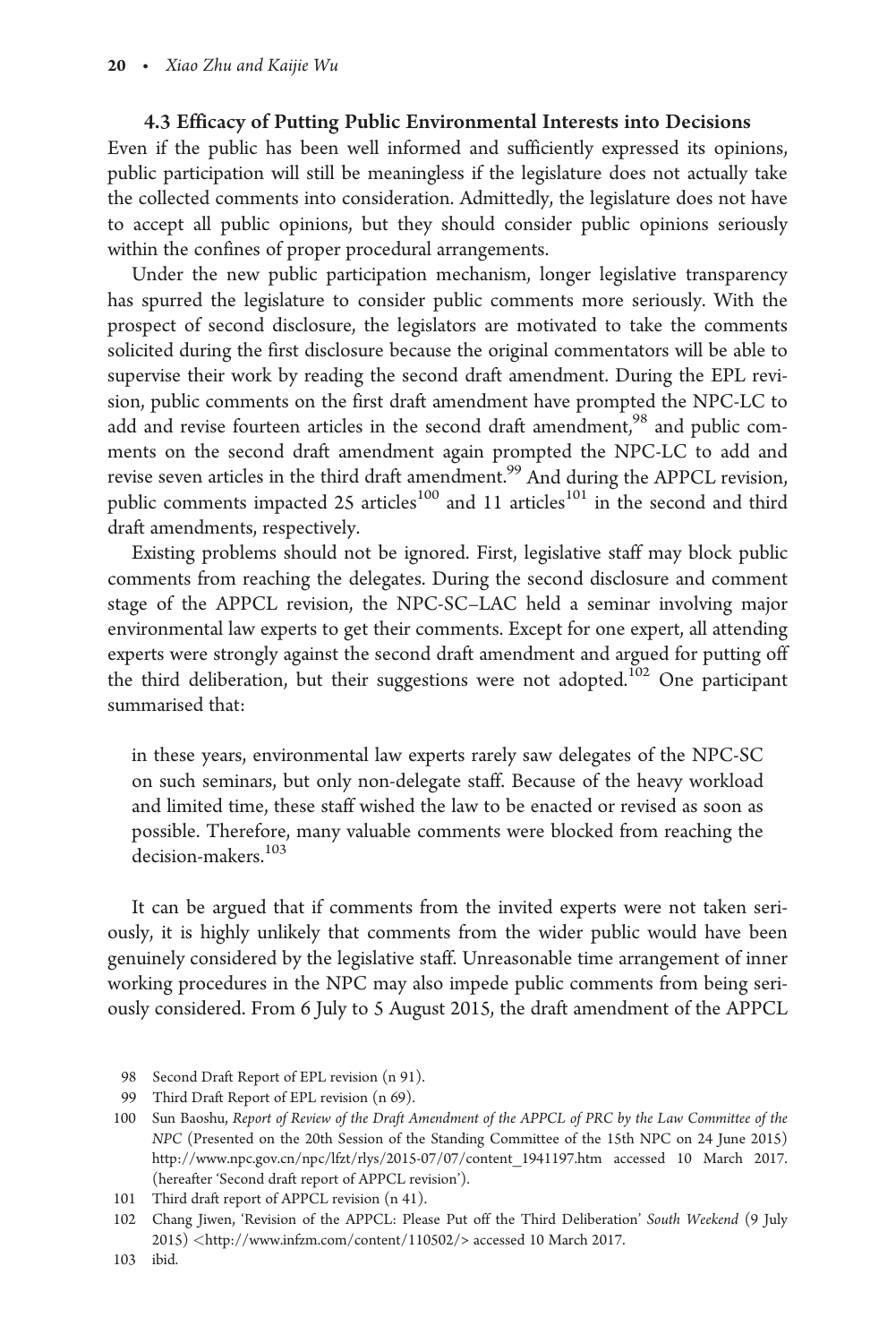was disclosed for comments for a second time. After the aforementioned expert seminar on 7 July, an official of the NPC-SC–LAC said that comments from experts and the public would be sorted out and submitted to the NPC-LC for review in one or two weeks before the NPC-LC leaders went abroad for a conference.<sup>104</sup> Consistent with this undisclosed information, an official report recorded that the NPC-LC held a review meeting on 23 July.<sup>105</sup> As the third draft amendment was formed in this review meeting, comprehensive consideration of public comments on this meeting was important. However, as the deadline of the second commentsolicitation stage was 5 August, obviously the comments received after 23 July were impossible to be considered in this review meeting.

### 4.4 Efficacy of Mobilising the Civil Society and Environmental NGOs

Environmental NGOs are primary representatives of environmental public interests in legislative processes, therefore it is important to see how the public participation mechanism impacts their behaviours in practice. Compared to citizens' personal participation, NGO participation could help to balance state power and social rights, therefore making equal dialogue more possible.<sup>106</sup> In addition, citizens' ability to act could be enhanced by this collective approach. Citizens are also likely to be more rational in the negotiation process.107 Under the new public participation mechanism, environmental NGOs' willingness and confidence in participation have grown substantially. This can be seen from their fight for the EPIL system during the EPL revision.

Friends of Nature (FON), a grassroots NGO, was China's first major environmental NGO.<sup>108</sup> While FON only held small-scale discussions among major environmental organisations and lawyers during the first disclosure and comment stage,  $^{109}$  it became far more active after the second draft amendment came out. Knowing that the second draft amendment had added the EPIL system but limited the qualified plaintiff to the ACEF, FON immediately published an open letter online, calling for expanding the scope of qualified plaintiffs.<sup>110</sup> FON further pushed forward the

- 104 Information got from the first author's private talk with the NPC-SC-LAC official after participation this seminar.
- 105 Third draft report of APPCL revision (n 41).
- 106 Ma Changshan,Civil Governance in Rule-of-Law Development: Research on the Relationship between Civil Social Organizations and Rule-of-Law Order (Law Press 2006) 66–67; Kong Lingqiu, 'NGO's Function in Legislative Deliberation and Its Realization' (2015) 3 Academic Exchange 120, 123.
- 107 Zhu Qian, 'Defects of Individual Participation in Environmental Public Decision-Making and the Solutions' (2009) 2 Legal Science 49–57, 55.
- 108 Percival and HuIyu (n 61) 146. FON formed its law and policy advocacy team in 2005, beginning to promote environmental protection through legal approaches. Since it became the first civil environmental organization to file EPIL in 2011, it had been an active player in this field and thereby accumulated abundant legal working experiences. See Friends of Nature, 'Friends of Nature Filed an EPIL on the Chromium Slag Pollution Incident to the Intermediate Court of Qujing City in Yunnan Province' (22 September 2011) <<http://www.fon.org.cn/index.php/index/post/id/696>> accessed 10 March 2017.
- 109 After discussion participants agreed that 'if EPIL system and other important environmental measures couldn't be absorbed into this revision, the time was not ripe to amend the law, therefore the legislative process had better been temporarily stopped'. Friends of Nature (n 93).
- 110 See Friends of Nature, 'Urgent Appeal Regarding the EPIL Clause of the Draft Amendment of the EPL under Review' (26 June 2013) <<http://www.fon.org.cn/index.php/index/post/id/1441>> accessed 10 March 2017.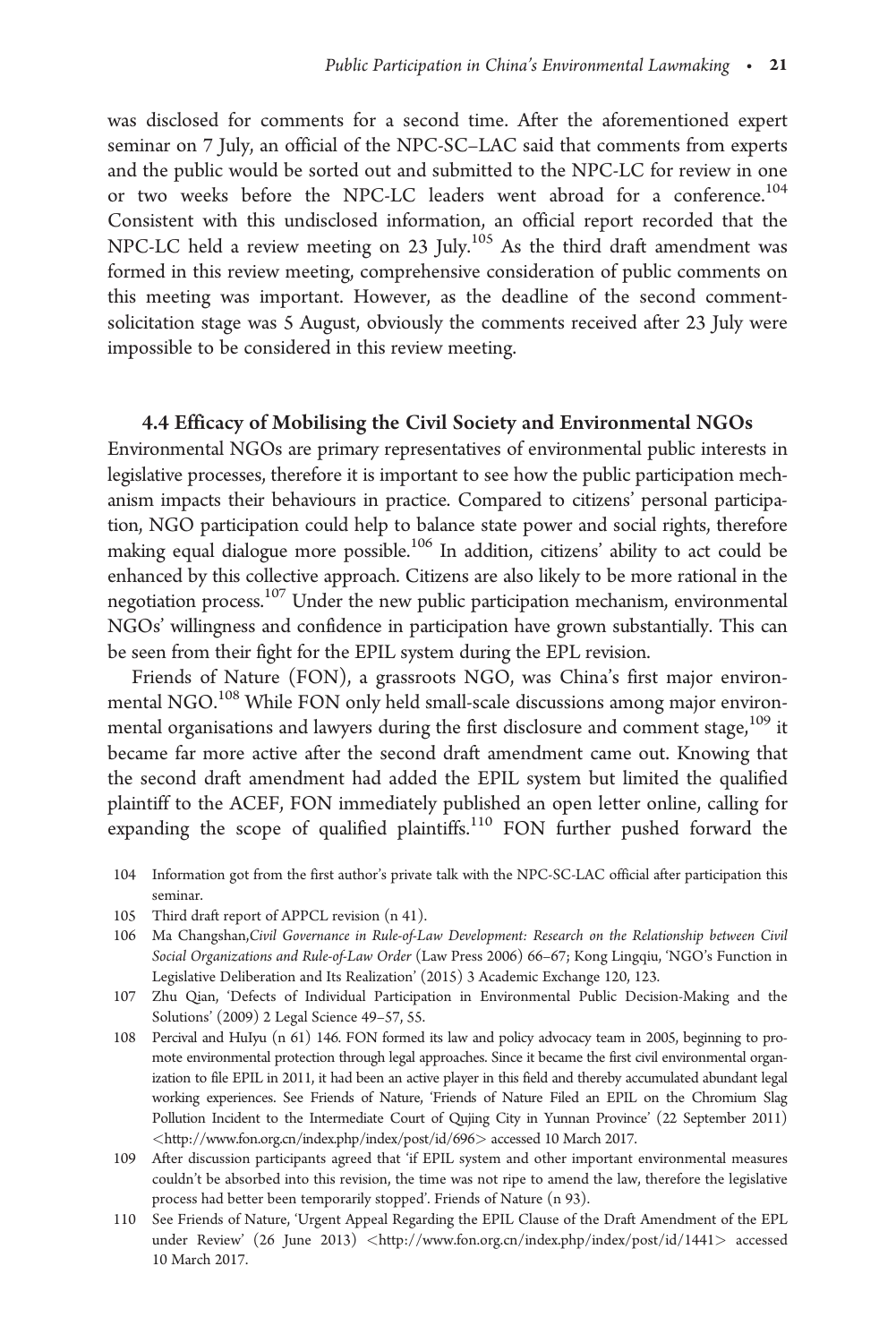revision in various ways, such as requesting NPC delegates to deliver their opinions to the legislative organs, organising discussion on social websites and exchanging ideas with representatives from different fields.<sup>111</sup> Then FON submitted its formal comment to the NPC.<sup>112</sup>

In addition to FON, another environmental NGO, the Nature University, also worked actively during the second disclosure and comment stage. Disappointed with the EPIL provision in the second draft amendment, the Nature University initiated a co-signing activity and acquired signatures of 360 persons and 112 environmental NGOs.113 In this co-signed letter, the Nature University questioned the EPIL clause which granted the privilege of filing EPILs to the ACEF, and thought it was a huge humiliation to, and defiance against, the public, and would oppress the public's enthusiasm for environmental protection.<sup>114</sup> The Nature University thus suggested that every citizen be granted rights to file EPILs.<sup>115</sup> Since then, the Nature University has organised another three co-signing activities.<sup>116</sup>

The substantial work that FON and the Nature University had done showed their stronger willingness to promote EPL revision during the second disclosure and comment stage. The new public participation mechanism has brought significant progress by convincing civil society that their participation could make a difference and, in turn, encouraging them to participate more actively.

Problems also exist. While NGOs could play important roles in the lawmaking process, currently they have not been provided valid institutionalised mechanisms for participation. While some academic organisations were asked for comments during the APPCL revision, $117$  no special mechanism has been established to solicit NGO's comments. Because of lack of formal ways to effectively communicate with legislators, NGOs could only turn to informal ways such as open appeals, co-signed letters, and online discussions. Although these forms of participation had brought some positive impacts during the EPL revision, they might have undermined rational communication between the public and the legislators, and thus covered up conflicts instead of resolving them.

- 112 With regards to EPIL system, FON restated that all environmental organisations should have equal standing before courts. See Friends of Nature, 'Comment on the Second Draft Amendment of the EPL' (13 August 2013) <<http://www.fon.org.cn/index.php/index/post/id/1577>> accessed 10 March 2017.
- 113 Since then, the Nature University has organised another three co-signing activities. See Hong (n 90) 88–89.
- 114 Nature University, 'Everyone has the Right to File Public Interest Litigation: An Open Letter from Nationwide Folk Environmentalists' (28 June 2015) < <http://www.mycaijing.com.cn/news/3211.html> > accessed 10 March 2017.

- 116 Hong (n 90) 88–89.
- 117 The first organisation solicited comments from 12 experts of its eight subordinated divisions such as the environmental law division and the air environment division, and held an expert seminar on 21 January 2015, and then submitted formal written opinions to the NPC-SC-LAC. See CSES, 'Reply Letter of Comments on Revision of Draft Amendment of the APPCL of PRC' Zhong-Huan-Xue-Fa (4 February 2015). Another organisation even invited relevant staff of the NPC-SC-LAC to audit and take part in the discussion when it held the forum on 27 January 2015, therefore improved the possibility of their comments to be adopted. The first author of this article was invited to take part in this forum and was delegated by the second organisation to draft the written opinions of this law expert forum, which was submitted to the NPC-SC-LAC.

<sup>111</sup> Hong (n 90) 88.

<sup>115</sup> ibid.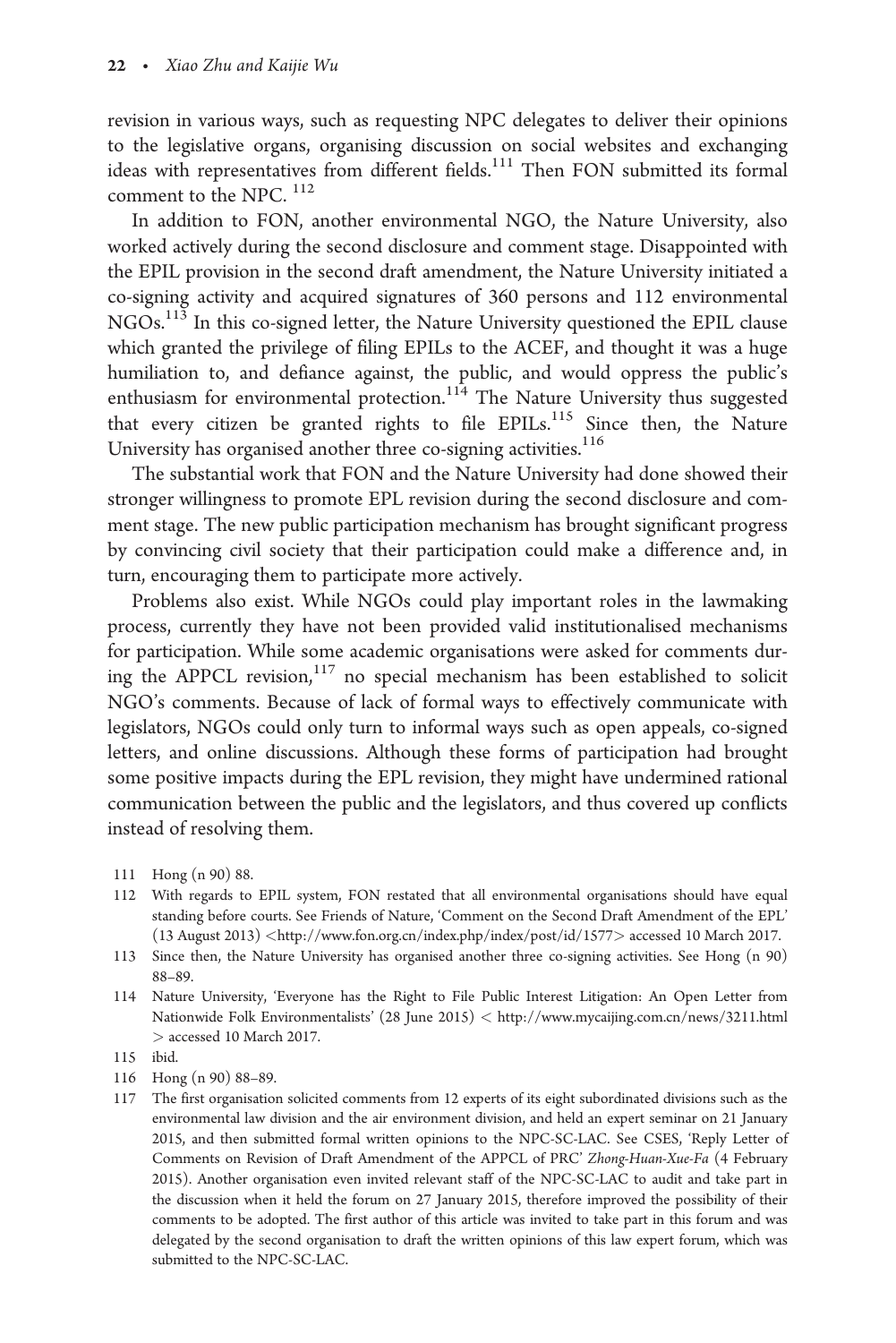In addition to the lack of participatory approaches, NGOs themselves are faced with a capacity building predicament. During the EPL revision, China's grassroots NGOs<sup>118</sup> played the most active role in public participation in lawmaking.<sup>119</sup> However, grassroots NGOs face serious challenges because of their small size, funding difficulties and operational capacity. A survey of environmental public interest organisations showed that Chinese grassroots environmental NGOs generally were small: 73% had fewer than ten staff members, and 41% had fewer than five.<sup>120</sup> Financially, 76.1% had no stable funding sources, and 81.5% could only raise less than 50,000 yuan annually.<sup>121</sup> Persistent funding shortages trouble even some wellknown grassroots NGOs.122 In addition, grassroots NGOs also need capacitybuilding. An investigation in 2010 showed that about 30% of China's grassroots NGOs had no boards, and even for the grassroots NGOs with boards, their management capacity was far poorer than their mature counterparts in developed countries.<sup>123</sup> Their staff's professional level was also much lower than that of the average international NGO.<sup>124</sup> Furthermore, only 11 environmental organisations in China provide legal assistance and engage in policy advocacy—a very limited number considering the overall activeness of China's environmental NGOs.<sup>125</sup>

### 5. ENHANCING PUBLIC PARTICIPATION IN ENVIRONMENTAL LAWMAKING

The new two-stage disclosure and comment process, as section 4 shows, is changing China's environmental legislative process. Despite its existing deficiencies, the mechanism symbolises China's progress in public participation in legislative activities. It is reasonable to envision that this burgeoning practice will not (and should not) be the end of China's efforts to improve public participation in its environmental lawmaking.

We, therefore, propose what China may further do to enhance the environmental public participation in its legislature in the future. Recall that in section 3, we summarised the three perspectives of how public participation, in theory, can

- 118 Environmental NGOs in China can be divided into three general categories: (i) officially endorsed NGOs, (ii) international NGOs and (iii) grassroots NGOs. See Percival and HuIyu (n 61) 150.
- 119 During the EPL revision, most active NGOs were FON and the Nature University, which were both grassroots NGOs without government background. Grassroots NGOs still enjoy public support because they are perceived to be more objective as neutral third parties monitoring governmental and corporate behaviour. See Luna Lin, 'Government-Backed NGO Under Pressure to Act Against China's Largest Coal Miner' (China Dialogue, 23 July 2013) <[https://www.chinadialogue.net/blog/6227-](https://www.chinadialogue.net/blog/6227-Governmentbacked-NGO-under-pressure-to-act-against-China-s-largest-coal-miner/en) [Governmentbacked-NGO-under-pressure-to-act-against-China-s-largest-coal-miner/en](https://www.chinadialogue.net/blog/6227-Governmentbacked-NGO-under-pressure-to-act-against-China-s-largest-coal-miner/en)> accessed 10 March 2017.
- 120 All-China Environment Federation, Report on the Development Status of Chinese Environmental NGOs (also known as the 'Blue Paper on the Development Status of Chinese Environmental NGOs') (2006) 5B Environmental Protection 60, 67.
- 121 Guosheng Deng, 'Research on Development Index of China Environmental NGO' (2010) 6 China Non-Profit Review 200, 205.
- 122 See Cai Shouqiu and Wen Lizhao, 'The Latest Development of Environmental NGOs in China' (2013) 4 International Union For Conservation Of Nature Academic Enviornmental Law Journal 39, 42.

125 Percival and HuIyu (n 61) 152.

<sup>123</sup> Deng (n 121) 205.

<sup>124</sup> ibid 205.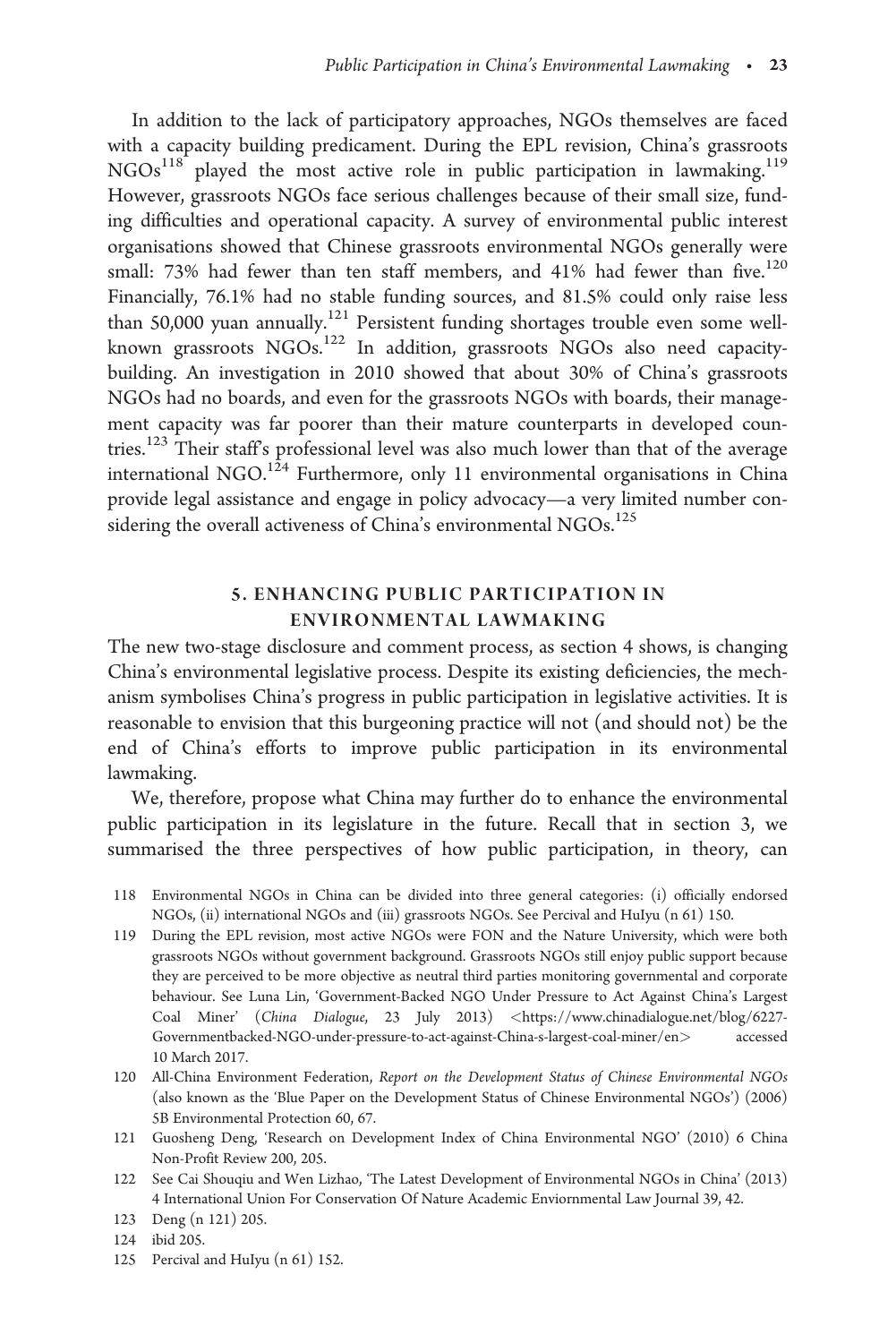improve China's environmental law design and implementation. Our suggestions are intended to further these objectives. In addition, we recognise that the progress from the two-stage disclosure and comment process, discussed in section 4, is at most a change based on China's existing legislative institutions—more fundamental changes may potentially require an overhaul of institutions, or even the underlying societal environment. These changes, if any, may not take place until the very long term. In that vein, it would be more meaningful as policy advice to bifurcate what China may consider in the short term and in the long term.

#### 5.1 Short-Term Suggestions: Taking Better Use of Current System

In the short term, as public participation is still developing in the current legislative framework, the key message is that commenters optimise the use of existing system. The first way to do so is to better use the first disclosure and comment stage. Even though there are now multiple disclosures, political and legislative feasibility determines that the first disclosure and comment stage remains as the most open to public participation. Consider a typical legislative timeline. During the first round of the bill-revision process, because the drafting body of the first draft amendment (the State Council, special committees of the NPC, or other qualified state organs) is usually different from the drafting body of the second draft amendment (the NPC-LC), the latter feels more comfortable, rather than being embarrassed and reluctant, to make major or even subversive modifications on the first draft amendment. This is not the case during the second disclosure and comment stage however, as the legislature is now revising its own work. Then, after the second disclosure and comment is over and the draft enters into the third stage of deliberation, public participation is even less favoured. According to legislative convention, the third deliberation only revises individual clauses and makes technical improvements on the language and logic flow instead of substantive policy directions or considerations.<sup>126</sup>

In other words, as the legislative process moves forward public participation declines and legislature control rises. More general legislative transparency will unlikely change this overall pattern. Thus, even if the public now enjoys more disclosure, commenters should still plan well and carefully craft its more important opinions at the beginning of the legislative process.

A second point for the effective use of the current system is that the public should provide more focused and specific comments, instead of general expression of grievances with little in the way of proposed solutions. The bill-proposing bodies<sup>127</sup> and the legislature,<sup>128</sup> as a matter of fact, have limited time, energy or professional

<sup>126</sup> Jingwen (n 13).

<sup>127</sup> For instance, the EPRCC, as this article discussed above, is unable to pay attention to all public comments because of limited staff, inadequate professional capacity and heavy workload, therefore it can only selectively tackle some comments.

<sup>128</sup> Currently, there is no special chamber-level body for environmental legislation in the NPC-SC-LAC. The NPC-SC-LAC's body in charge of environmental legislation is the First Office of the Administrative Law Chamber. Because of the increasing workload and importance of environmental legislation, this office has just been delegated to take charge of this work in the past two years. Of all the four employees, including three formal employees and one transferred employee from local people's congress, only one of them has a master degree of environmental law, and others have no educational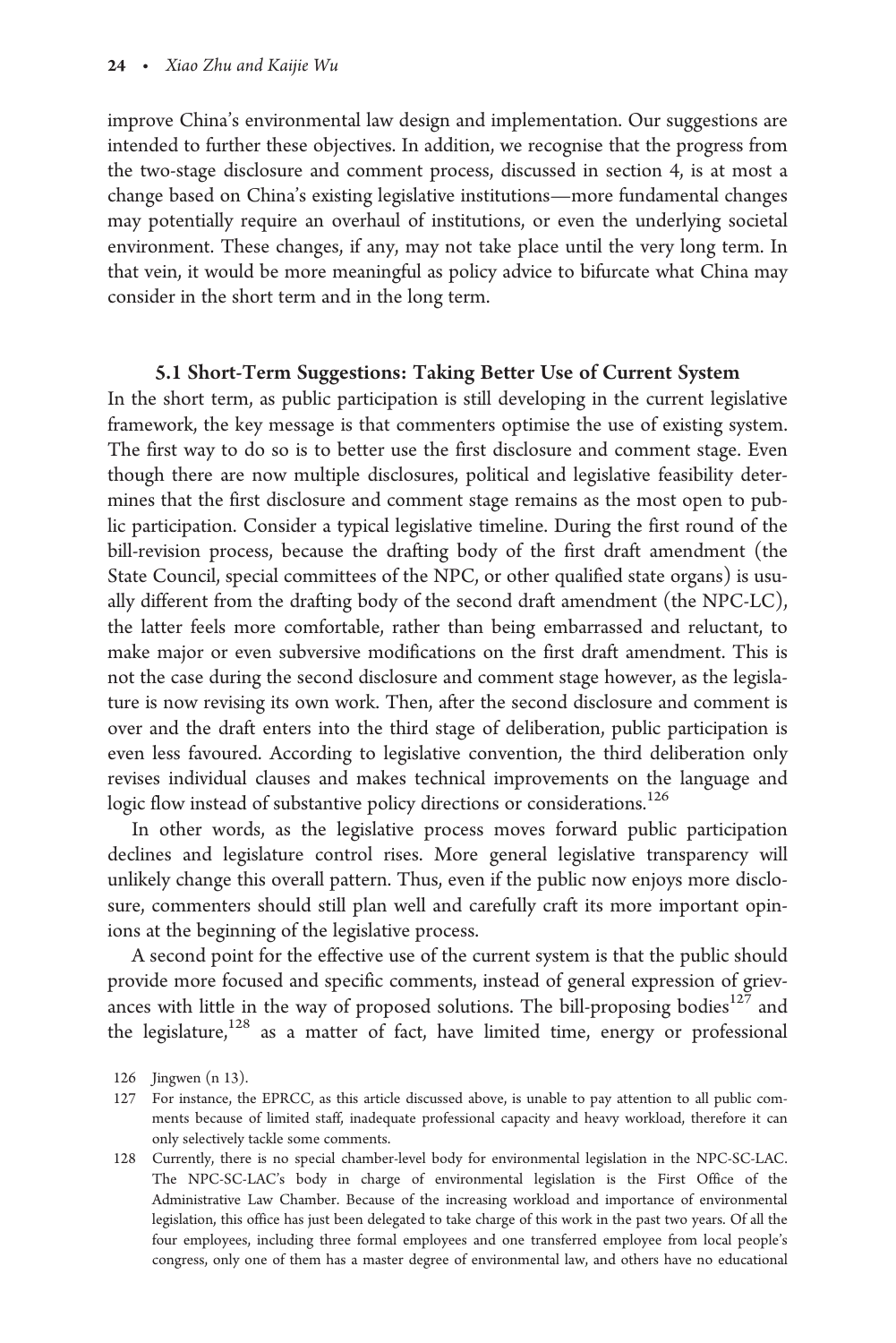capacity to take a more searching approach in their operations. Thus, they are inclined to give low priority to general comments without enough detail or grievance-only comments which do not propose sensible suggestions. Improvement here requires cooperation from the public and decision-makers: because the operating capability of the lawmaking entities cannot be fundamentally changed (at least in the foreseeable future), commenters need to do more homework to get their opinions accepted. Meanwhile, the government and the legislature should think about how to facilitate and ease the process, through educational instruction or streamlined mechanisms that will render the comments more constructive. This both increases the legislative quality and reduces the work burden of these entities themselves.

A final point is to better use the media as a channel for public voices. This is particularly important at the final stages of legislative deliberation. As delegates have heard public opinions on the bill through previous disclosures and the remaining time is limited, the legislature itself is no longer open to the public. Fortunately, media may still occasionally enter the process and are permitted to reveal legislative progress. In the APPCL revision process in 2015, for example, during the five-day period between the final deliberation and the final vote, media revealed to the public the information regarding several major issues subject to revision.<sup>129</sup> In those situations, the public has no formal mechanism for direct participation in the legislature; instead, people can only learn about legislative response to the submitted comments and voice out new concerns through the media. They should rightfully do so.

#### 5.2 Long-Term Suggestions: Improving the Mechanisms

More improvements on the mechanisms themselves may be made in the long term to increase public participation in environmental lawmaking. First, the disclosure and comment process should be more transparent and interactive so that the public can see other comments and receive feedback from the legislators. During the revision processes of the EPL and the APPCL, while the commenters who participated in the first disclosure could get some feedback by reading the disclosed second draft amendment, the commenters during the second stage were unable to get such feedback. The function of the draft reports as feedback is limited because they failed to present public comments separately and completely. Nor did they provide relevant background information such as the commenters' identity and the frequency of a particular comment.

The quality of such presentation is critical because it helps provide a more objective view on the quality, credibility and integrity of the comments. These, in turn, are an important basis and justification for the legislature's adoption or rejection of certain ideas. As we discussed in section 3, public participation should ensure that different interests are heard and that expertise and insights are brought in. These objectives necessarily require that certain information is disclosed properly so that ideas are debated and considered in an inclusive, unbiased way.

background of environmental law. Information got from the first author's private talk with a NPC-SC-LAC official by phone.

<sup>129</sup> A collection of the media reports can accessed at < [http://www.npc.gov.cn/npc/lfzt/rlys/node\\_25960.](http://www.npc.gov.cn/npc/lfzt/rlys/node_25960.htm) [htm](http://www.npc.gov.cn/npc/lfzt/rlys/node_25960.htm)> accessed 10 March 2017.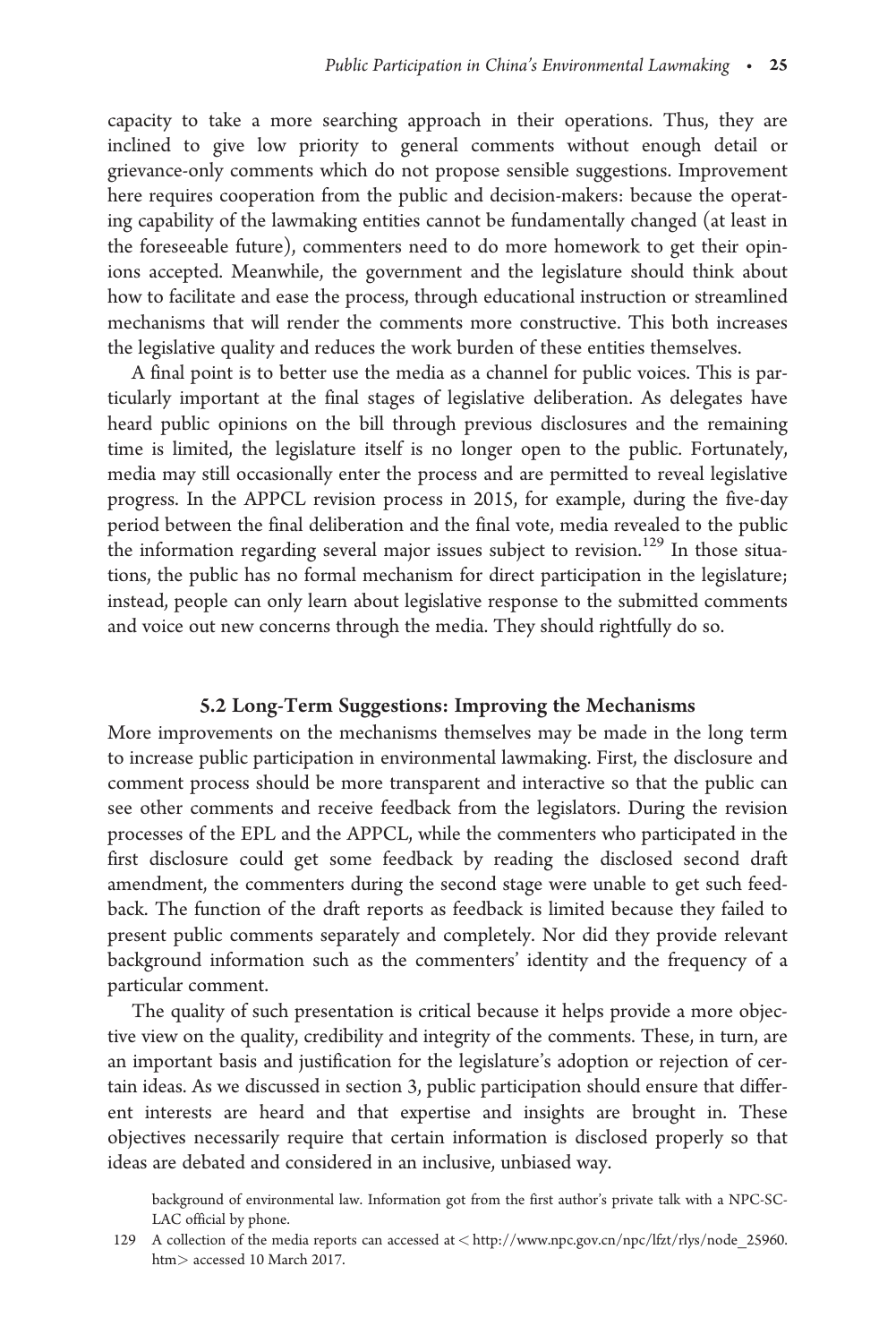Along those lines, the public needs a platform to see all the comments and competent authorities' responses in a comprehensive and organised way. People can then present their individual facts, express their values and bring in their expertise, resulting in more well-balanced and high-quality legislation. During both the EPL and APPCL revisions, the authority set up web pages to present disclosed bills; these are good examples for platform establishment in the future. With respect to the contents of the feedback, practices from the People's Congress of Guangdong Province may serve as a model: after the solicitation of public comment, competent committees are required to show at least an overview of these comments, what comments are adopted and the reasons why other comments are not adopted.<sup>130</sup>

Secondly, the pre-enactment evaluation seminar needs to be more transparent. The Legislation Law requires that the NPC-LC shall provide a summary of the evaluation seminar in its report to the NPC-SC.<sup>131</sup> A properly organised seminar can be an effective feedback channel for the public to know how their comments have been considered. It may also allow the public to reiterate their previous opinions or come up with new comments.<sup>132</sup> But as discussed above, the current pre-enactment evaluation seminars have not been functioning well.

Improving these seminars will retain the value of public participation all the way to the end of the legislative process, and therefore ingrain its benefits into the legislation itself. These pre-enactment seminars, are typically immediately followed by the final refinement and the promulgation of a bill, serve important purposes to determine the power balance in the spirit of the enacted laws as well as connect policy design and implementation—two of the policy rationales we proposed in section 3 for public participation in environmental lawmaking. There is nothing more astounding than that an 11th-h U-turn from an environment-friendly bill to a conservative one, or from a law that provides more public participation in implementation to the one that provides little room for public voice. Public participation needs to survive the consummation of a legislative project, and the seminars are a key milestone in this regard.

The seminars may be improved in several ways. The final drafts should be disclosed to all participants in full and with necessary explanation. Representatives of the public or environmental organisations should always be invited; their number and proportion, compared with other participants, should gradually increase. Furthermore, additional effective feedback needs to be available so that the seminars make a real impact on the deliberation of the final drafts.

A third suggestion is to build up the professional capacity of legislative bodies, lawmakers and staffs in environmental law and policy. As discussed above, neither the EPRCC nor the NPC-SC–LAC has enough legislative staff with adequate training and knowledge on environmental science, policy or law. Because of poor understanding of air pollution issues, the Administrative Law Chamber of the

<sup>130</sup> The Regulation on Legislative Disclosure Work of the Standing Committee of the Guangdong Province People's Congress of 2013 (adopted on 14 June 2013, effective on 14 June 2013) arts 34, 35 and 36.

<sup>131</sup> The Legislation Law of 2015 (n 2) art 39.

<sup>132</sup> For instance, on the fourth deliberation meeting of the EPL revision, the fourth draft report submitted by the NPC-LC mentioned the adaptation and treatment of the comments solicited on the preenactment evaluation seminar held on 11 April 2014. See Fourth Draft Report of EPL revision (n 38).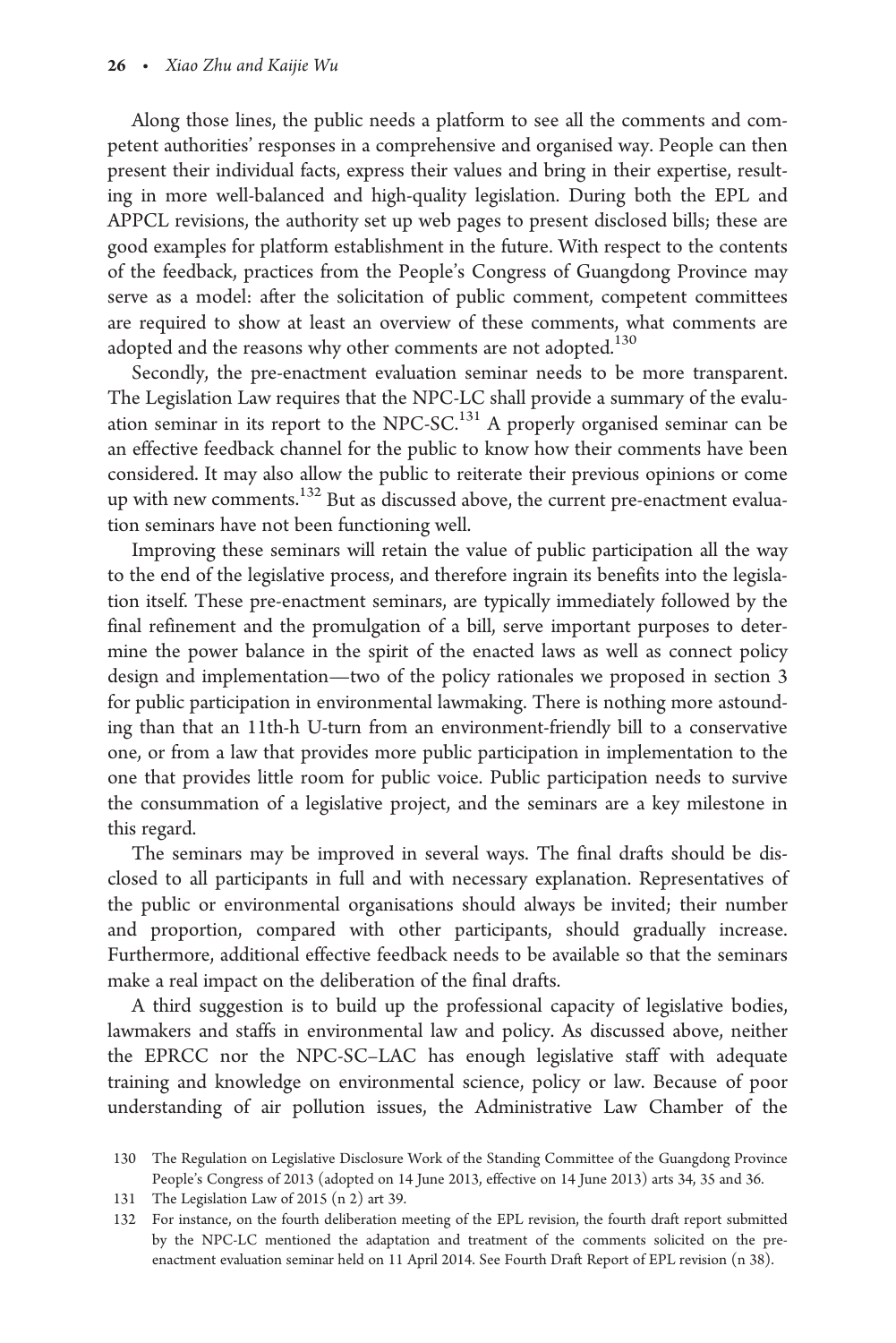NPC-SC–LAC was criticised for simply following the norms and principles of the EPL without considering the unique nature of air pollution issues.<sup>133</sup> The same problem existed in the NPC-SC, where delegates were largely aware of the evolved status of pollution, the existing regulatory regimes and the engineering and technical availability regarding tools and techniques that may alleviate air pollution.<sup>134</sup> Some commentators alleged that as a result of these inadequate legislative capacities, the lawmaking process resulted in an unenforceable APPCL of little use.<sup>135</sup>

Building up a more professional and specialised team for environmental legislation will help bring expertise into the legislature, a key objective we proposed in section 3. In practice, more specialists in relevant technical and legal fields should become delegates of the EPRCC and the NPC-SC–LAC, therefore ensuring the quality of the initial legislative work. While the delegates of the NPC-SC may not be selected for their outstanding capacity in certain professional fields, more training in legislative skills and professional knowledge will be helpful. For instance, the NPC-SC can invite legal experts, scientific experts and representatives of relevant industries to host seminars or lectures for the delegates.

Finally, actions should be taken to foster civil society. In addition to enhancing legislators' willingness and capacity of engaging with public comment, actions should also be taken on the side of the public. To this end, developing environmental NGOs is the most effective approach.136 Environmental NGOs not only can improve the public's awareness and understanding of environmental issues, but also can contribute to public participation in a more organised, systematic, rational and comprehensive manner.<sup>137</sup> They can serve as public representatives before the legislature and have a more powerful impact on environmental legislation. Furthermore, since many NGOs participate in, and monitor, the subsequent implementation and enforcement of environmental legislation, they have a strong interest in providing quality input into lawmaking so that public participation in implementation is safeguarded by the legislative design. All these benefits echo the rationales in section 3.

In practice, institutional changes should come with two general perspectives. First, environmental NGOs should have more established approaches to participate in the lawmaking process. They should be asked for comments regularly and provided with timely and elaborate feedback as participants in the lawmaking processes. In addition, considering the small number and weak capacities of environmental NGOs in China, the government should also improve the policy environment supporting their growth and development. For example, the government could offer financial support to environmental NGOs through subsidies, tax relief and government purchases of their services.<sup>138</sup>

137 ibid. 47.

<sup>133</sup> Jiwen (n 102).

<sup>134</sup> ibid.

<sup>135</sup> ibid.

<sup>136</sup> Gao Yan, 'The Organization Way of Public Participation' (2014) 4 Hubei Social Science 47, 47.

<sup>138</sup> Tax benefits are only available to legally registered NGOs, so many grassroots NGOs that are registered as businesses do not benefit. See Shawn Shieh, 'Can Bill Gates and Warren Buffet Start a Philanthropic Revolution in China' (NGOs In China, 1 October 2010) <[http://ngochina.blogspot.com/2010/10/can](http://ngochina.blogspot.com/2010/10/can-bill-gates-and-warren-buffet-start.html>)[bill-gates-and-warren-buffet-start.html](http://ngochina.blogspot.com/2010/10/can-bill-gates-and-warren-buffet-start.html>)> accessed 10 March 2017.